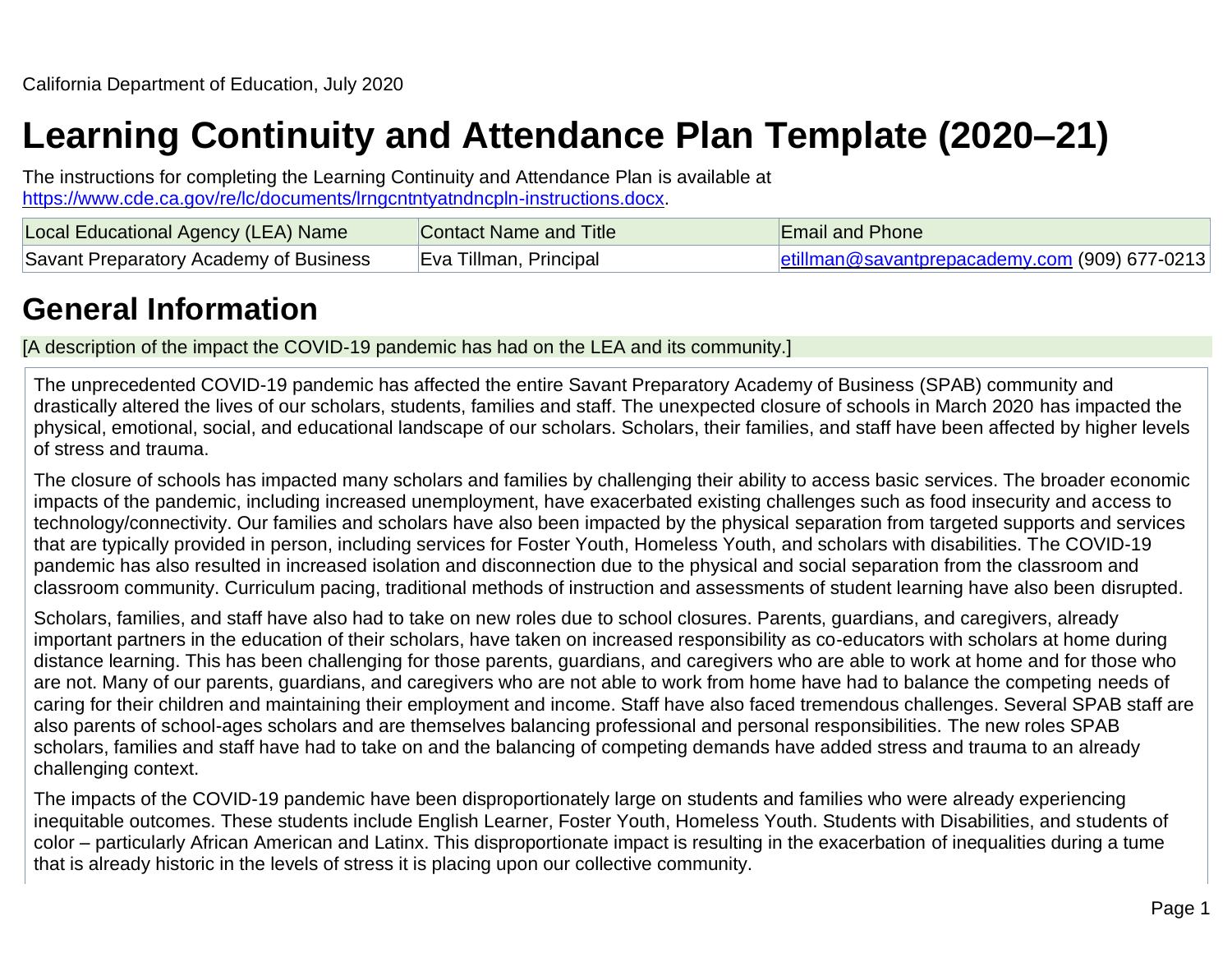The mission of Savant Preparatory Academy of Business states that *we aim to balance both experiential and academic learning in order to prepare children for the demands of the 21st century, equip students with skills necessary to compete globally, and ensure that scholars are both career, college, and business ready.*

As SPAB has planned, in the physical and virtual space, to address the learning loss that scholars experienced during spring and over the summer a priority. The is especially critical for student groups experiencing disproportionate impacts from the pandemic. We are committed to making sure that students continue to experience the care and commitment our faculty and tour faculty and the routine daily learning, even in the event of school closure. We must acknowledge that our approach to distance learning cannot replicate the magic that happens when school is in regular session (the invaluable social interactions and mediation, real-time, in person feedback, community and extra curricular active receipts

We are committed to making sure that students continue to experience the care and commitment of our faculty and the routine of daily learning, even in the event of school closure. We must acknowledge that our approach to distance learning cannot replicate the magic that happens when school is in regular session (the invaluable social interactions and mediation, real-time, in-person feedback, community and extracurricular events, and so on). However, we do contend that quality learning can occur from a distance.

The purpose of this document is to describe the actions Savant Prep will take to continue instruction in the event of an extended campus closure. We endeavor in our Distance Learning Plan (DLP) to accomplish three goals K–12 within a flexible framework:

- Live Student-Teacher Contact Time
- ●Online Content Delivery
- ●Online Monitoring of Student Progress/Student Assessment

It is our intention with the DLP that we continue to live our mission, vision, and strategic plan, which together assert that, in order to prepare our students to respond to an ever-changing world, learning remain responsive, adaptive, personalized, and relationship-based. The act of creating this DLP provides us with a unique opportunity to reinforce what we assert through our founding documents.

If Savant Prep's campus is closed and this DLP is implemented, the Head of School will send email communications to both parents and faculty/staff announcing a timeline for implementation. An exact date will be designated when distance learning will begin for Savant Prep students.

The Head of School will periodically send email updates to parents and faculty/staff apprising them of any pertinent information about when Savant Prep might reopen for regular classes. As with the decision to close campus, the decision to reopen school for regular classes will be made with close consultation with the school's Board of Directors.

Since we will begin the 2020-2021 school year off campus, it is important that this DLP describes Savant Prep's approach to distance learning, the channels we will use for communication, the online platforms we will employ by division, the roles, responsibilities, and expectations Savant Prep has for faculty, parents, and students, guidelines for how parents/guardians can support their children's learning, and a host of other priorities and considerations tailored to make the best of challenging circumstances.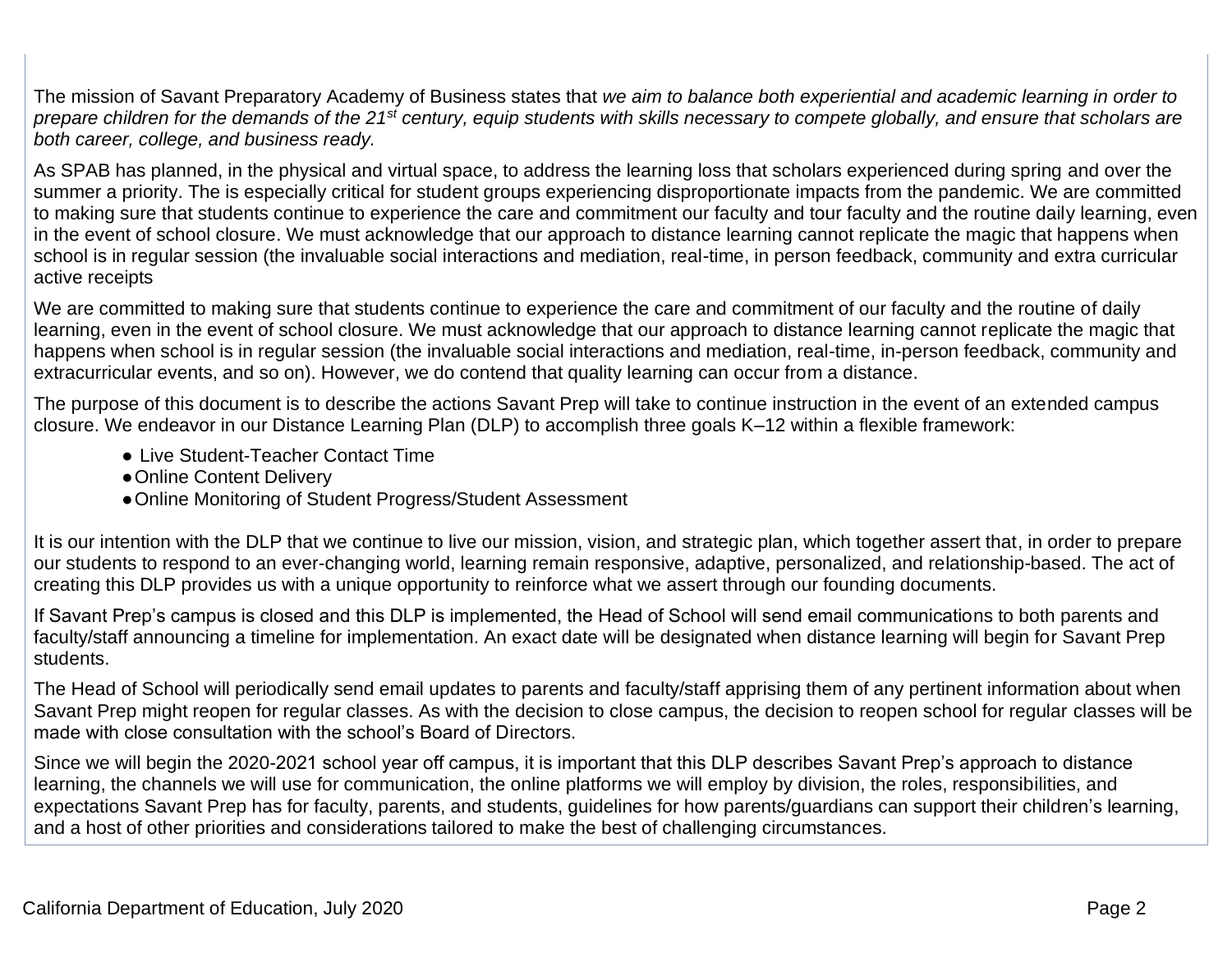## **Stakeholder Engagement**

[A description of the efforts made to solicit stakeholder feedback.]

SPAB'S stakeholder engagement regarding distance learning for 2020-21 began in June and has continued throughout the development of this plan. Efforts have included parent meetings, surveys, solicitations of public comments on the draft, and meetings with stakeholder groups.

SPAB began obtaining feedback during the spring from its families. A survey was sent on May 15th which asked families about their online experience and shared what went well and where we could improve an online learning offering.

SPAB reached out to stakeholders and held our first parent meeting on August 7th<sup>th</sup> for all interested stakeholders. At this time, the common belief was schools would not return to in person learning even if social distancing and face masks were required of all staff and students.

During these parent meetings, families were informed of possible return to onsite learning scenarios based on the guidance of the time. Families were then provided the opportunity to comment live, ask questions via the chat box, or send in questions via the school email address. During these meetings, families were informed of a survey to be sent home which would gauge their families interest in returning to campus and possible scenarios based on reopening guidance from the California Public Health Department and County of San Bernardino Health Department.

The survey was sent home to our SPAB families. In this survey, we asked stakeholders to share whether they would like to return in an all online format, hybrid format, or 100% on campus.

A parent meeting with the Principal was held on August 10th, from 10-12pm for all staff. Staff were then sent a "Staff Reopening Input" survey on the same day and asked to provide unlimited feedback through August 17th. The survey gauged how comfortable they felt returning to campus under the current health guidelines provided by the County of San Bernardino Health Department guidelines; What do you need to be successful in an online learning platform?; What do you need to be successful in an on-site learning platform?; What would you like us to consider as we plan for reopening on campus?; and anything else they would like to share.

Online learning was presented to our families during our Annual Parent Orientation, which was moved to an online format. During this presentation, the Principal gave an overview of online learning and introduced it to all teachers.

[A description of the options provided for remote participation in public meetings and public hearings.]

Meetings were held remote via the Zoom platform. Stakeholders can login to the visual presentation, view the slide and see the presenter live. Stakeholders can also call into the presentation using a phone. During the presentation, stakeholders can submit questions. Questions were answered live during the meeting and posted with answers on the website. Stakeholders were also encouraged to send in their questions and feedback via email at [info@savantprepacademy.com.](mailto:info@savantprepacademy.com)

[A summary of the feedback provided by specific stakeholder groups.]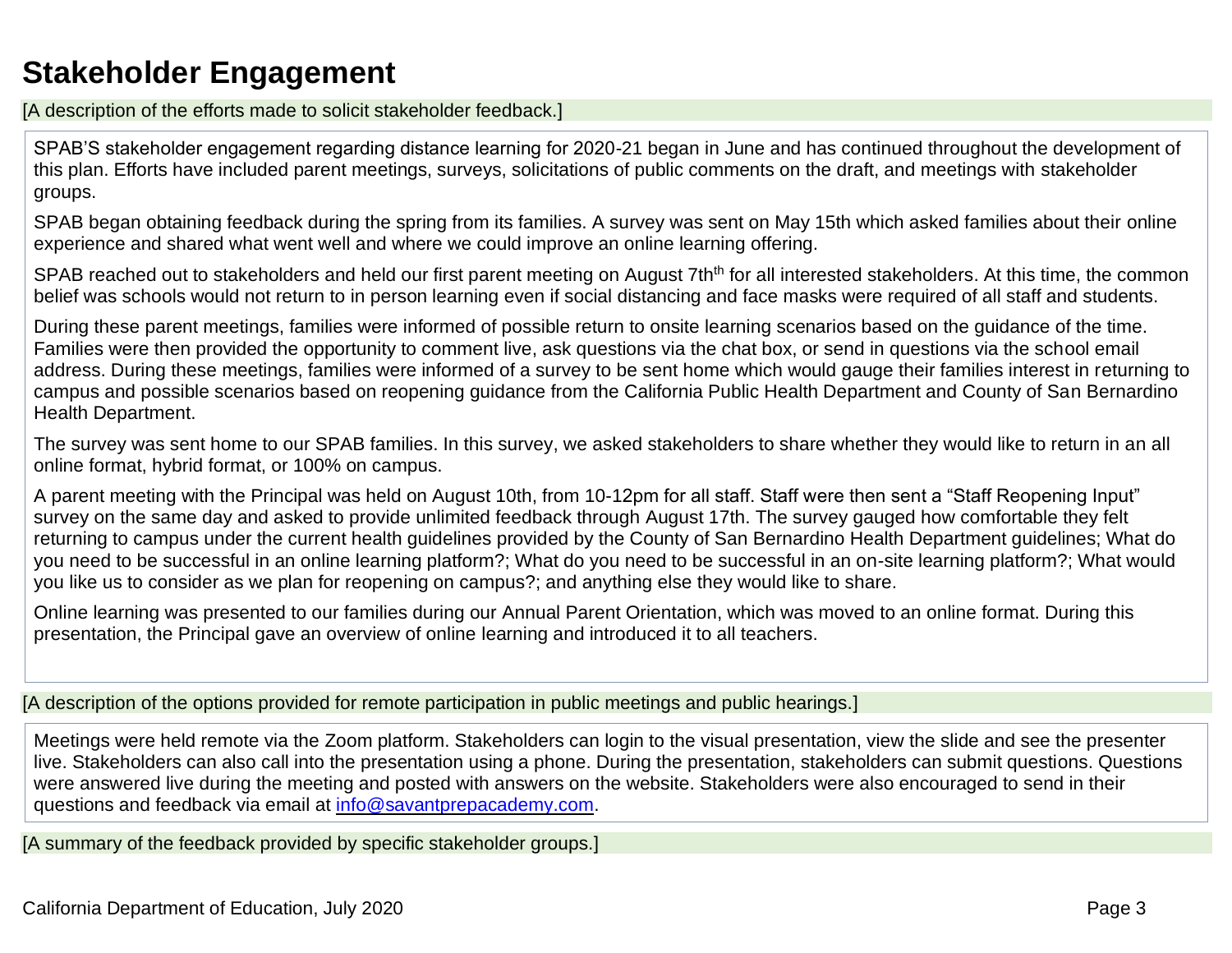The Parent meetings with stakeholders, held by the Principal, provided extensive feedback on the success of online learning during the spring and challenges which families experienced. This feedback, along with feedback from our stakeholder surveys is included below.

### **May 15th Family Survey Feedback**

The experience the teachers provide to our students. The curriculum is rigorous and our children really do learn

The adjustment of the curriculum to meet the needs of the individual student rather than a blanket curriculum The teachers are great The teachers are the family oriented

The School was sensitive to the COVID-19outbreak and allowed families to stay home Thank you for considering our safety The teachers interest with their students

## **August 7th Parent Meeting**

Do we have a cleaning and disinfecting plan for each classroom and the other areas of the school?

Has the school acquired more Chromebooks for each student? Over average how many hours will the student spend on the computer? Will there be on campus care for students whose parents work?

Do you have enough PPE? Will students have to wear a mask all day?

What curriculum will we be using and will it be the same for the Virtual vs. in person? What will the average day, lunch and recess look like? Will students be wearing uniforms?

Need for 100% online program all year and in-person program; 50% of families divided August 7<sup>th</sup> parent meetingl

### **August 10th Parent Meeting**

How will you accommodate working families? Will help be available after hours? Will students and staff be wearing PPE? Who will supply it? What is iXL Math

What will special education look like and will they have all the services?

How many hours will the kids be online?

Will students take weekly assessments for the 20-21 school year? What test will they participate in? Is there going to be a orientation for new students and families

[A description of the aspects of the Learning Continuity and Attendance Plan that were influenced by specific stakeholder input.]

Our stakeholder input received throughout the summer months has significantly influenced Savant Preparatory Academy of Business's Learning Continuity and Attendance Plan.

Valuable insights from the family surveys point out the need for four specific needs to be met:

(a) daily, live, synchronous instruction,

(b) increased connection to staff and peers and sense of belonging at school through strong community building, and

(c) more resources for parents to support their students learning and use of technology, and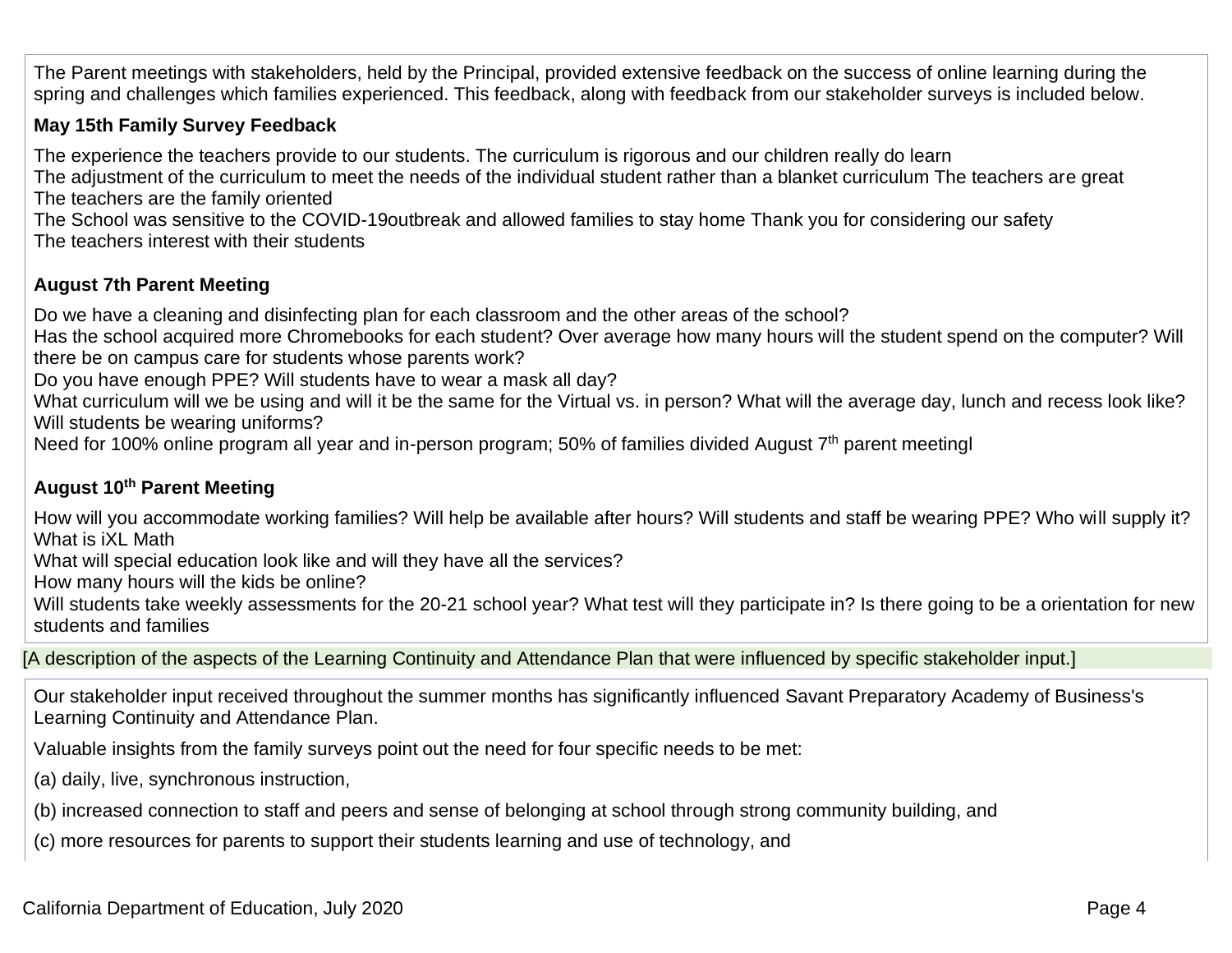This input has influenced the following parts of SPAB's Learning Continuity and Attendance Plan:

(a) Development of clear expectations for daily, live instruction for all students every day. This includes the minimum number of minutes for both synchronous and asynchronous instruction for a total minimum number of instructional minutes per day.

(b) At last parent survey, over 50% of families do not feel comfortable sending their child(ren) back to om person learning environment

(c) To support families in supporting their own students' learning, SPAB's distance learning plan includes specific expectations for weekly communication from teachers to families. Weekly communications will include the week's learning intentions, schedule of zoom times for synchronous instruction, content to be taught, criteria by which student success will be measured, and a description of assignments with related rubrics and due dates. This communication is intended to provide parents some of the key information and tools they need to support students in meeting goals. Teachers are also expected to be available to students and family members outside of live instruction time, until 4pm. This includes maintaining open communication channels and identifying the times at which support is available and how to contact their teacher for that support.

Valuable insights from the staff surveys point out the need for specific needs to be met: professional development for online learning safety for onsite learning.

# **Continuity of Learning**

## **In-Person Instructional Offerings**

[A description of the actions the LEA will take to offer classroom-based instruction whenever possible, particularly for students who have experienced significant learning loss due to school closures in the 2019–2020 school year or are at a greater risk of experiencing learning loss due to future school closures.]

While current health conditions do not permit delivery of in-person instruction, SPAB is continuing to plan blended learning models so it will be prepared to bring students back once it is safe to do so. SPAB will continue to align decision-making to public health experts at the state and county level and to orders and guidance provided by Governor Newsom. Included below is SPAB's current planning regarding instructional models, including scheduling and delivery methods. Please be advised that all of our planning is tentative and will continue to be responsive to state and county guidance and Bella Mente's own monitoring of community conditions and needs.

Currently, our tentative planning includes: (below are possible models which may not be possible due to staffing constraints or public health guidance)

#### Instructional Models:

To meet health, safety, and learning needs, the first trimester of school will be offered in a completely distance model. When it becomes safe to do so, SPAB will tentatively offer two modes of instruction for families to choose from. These will include a 100% distance learning model and a blended learning model which is part in-person and part online distance learning. Students engaging in the blended learning model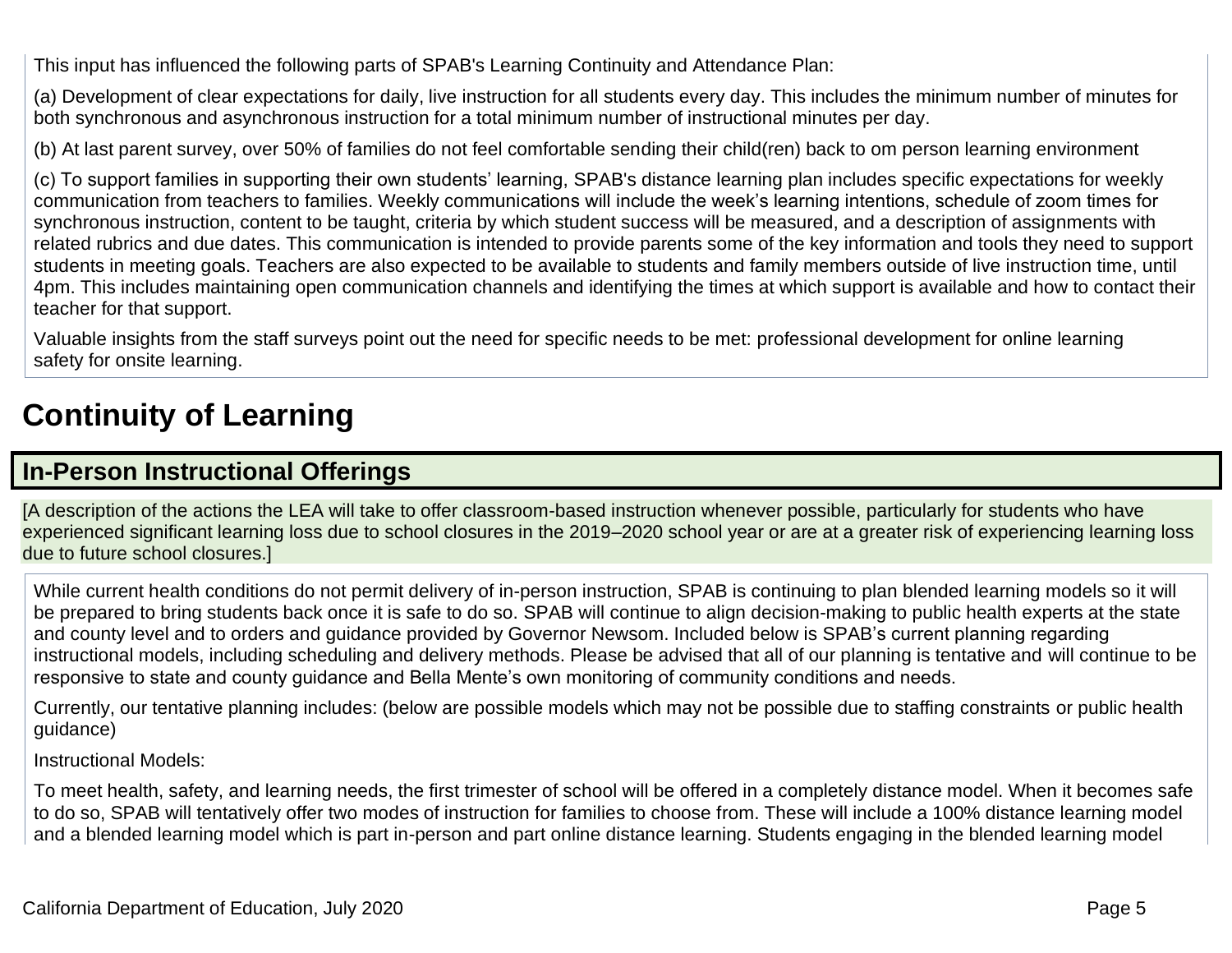would receive part of their instruction each week at the school site. SPAB is preparing for potential shifts in instructional models as determined by public health conditions or student need.

a. One current strategy under consideration is the continued use of Google classroom and online curriculum in both in-person and distance learning. This would allow students at home to participate in instruction synchronously with students who are in the physical classroom space, including collaboration with peers in virtual groups. This model of delivery would maintain continuity of instruction in the event that one or more cohorts or the entire school needs to return to a full online distance learning model. Lessons occurring in the classroom will be recorded and shown live to students participating in online distance learning, allowing for the cohort of students engaging in distance learning to participate simultaneously with students who are attending in-person. This will also support students who need or might benefit from rewatching instruction. During times of the week when all students are engaged in the distance model, teachers will provide key supports that maintain the community of learning and meet identified student needs. These supports include office hours for students and family, small group and individual support for students during the after hours of 4:00-7:00pm and professional learning with fellow teachers. One cohort will attend onsite school 2 days and online the other 3 days a week, with an A and B cohort. A-Monday and Tuesday, B- Thursday and Friday, Wednesday-distance learning for all students.

b. Online learning for the remainder of the school year.

#### Cohorts:

To effectively coordinate with the County of San Bernardino Health Department's efforts to conduct contact tracing, students will be cohorted, or kept in designated clusters, as much as possible. Where this is not possible due to specific enrollment, all district, state, and county guidelines will be followed to best ensure the health and safety of students and staff. Arrival/departure plans and lunch plans will be developed in conjunction with school staff to minimize bottlenecks and blending of cohorts. Cohorts of students participating in in-person instruction will be on the school site at designated days and times, with disinfection occurring between those times. Cohort sizes will maintain necessary physical distancing, keeping at least 6 feet of spacing between students within classrooms. Current analyses of SPAB's physical space and classrooms have determined that the campus has the capability to bring approximately 50% of students on campus for in-person instruction at any one time.

This would require a dual cohort model of students. Cohort A students would come to campus Monday and Tuesdays for a six hour period. Cohort B students would come to campus Thursday and Friday. This provides time for social distancing between students during possible bottleneck times of dropoff and pickup. In addition, it allows for disinfection between cohorts to ensure the health and safety of staff and students.

### Staffing:

Using feedback from our staff, we must consider an onsite plan which incorporates our teachers using distance online learning to present instruction and providing the option to also lead learning in onsite cohorts. If a teacher does not feel comfortable returning to the classroom, a substitute teacher must be hired to supervise the classroom cohort of students while the assigned teacher provides live instruction online.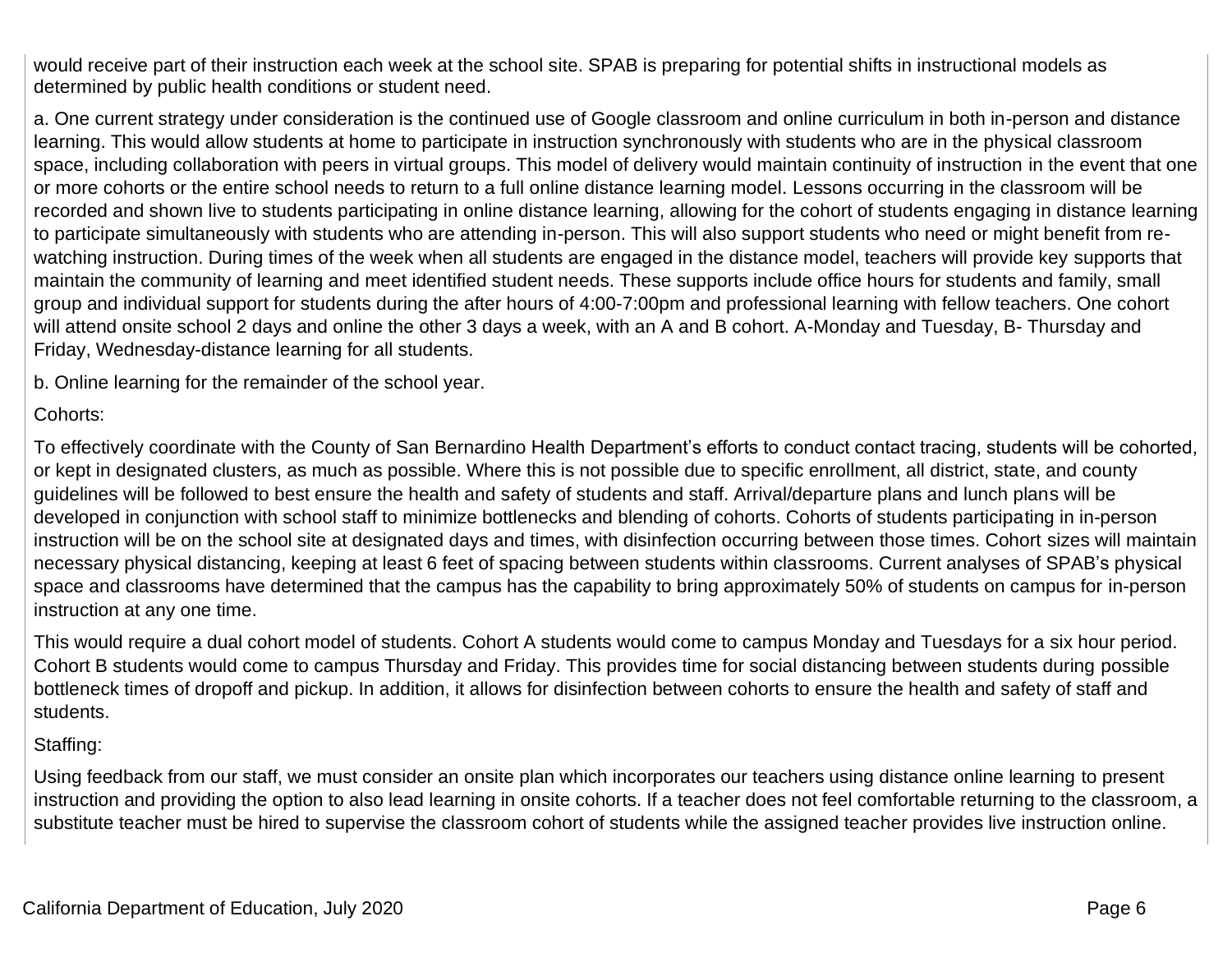Classified staff (Instructional Assistants) can provide support to students who need to access the restroom during the school day. To ensure social distancing at all times, the classified staff member, assigned to a wing of students, can escort students to the restroom

### Student Supports:

SPAB's continues to work with the San Bernardino City Unified School Districts SELPA to provide their services in a virtual setting; many of our contracted providers were unable to provide online service during school onsite closures in our prior school year. Services determined to be more appropriately provided on site will be scheduled for the days that the student(s) is scheduled on site as appropriate and practical given the health and safety needs resulting from the pandemic. Where possible, students with additional needs may be considered for additional in-person instruction. This would include students with disabilities, English Learner newcomers, homeless youth, and foster students. Accommodations can be provided for students with significant behavioral needs or significant physical support needs; however, if a student requires a degree of support that is in conflict with the current County Health recommendations, the IEP team will meet to determine if a virtual service delivery is more appropriate to meet the student's need while additional guidelines are in place.

SPAB's planning to mitigate risk of transmission between students, staff, and other community members while on campus includes, but is not limited to, a range of physical distancing protocols, facilities-related actions, and disinfection procedures.

Key measures include:

Physical distancing: Everyone must practice physical distancing, keeping at least 6 feet away from other people at all times. Physical distancing can sometimes be difficult to maintain, such as when walking in a hallway or in large crowds, making face coverings even more vital.

Face Coverings: Wearing a cloth face covering is required for all SPAB staff, students, parents/guardians, and visitors unless it is not recommended by a physician or is inappropriate for the developmental level of the individual. Face shields may be used by teachers to enable students to see their faces and to avoid potential barriers to phonological instruction. Face shields with a cloth drape can also be used by those who are unable to wear face coverings for medical reasons.

Ventilation and Air Flow: The school will replace all HVAC filters 3 times per year, an increase to the current practice of twice per year. Sites will run HVAC fans continuously throughout the 24 hour cycle. Doors will be kept open, if possible, to increase airflow.

Entrances and Exits: Parents/guardians will be encouraged to stay in cars when picking up/dropping off students and staggered start and end times will be considered. Visual cues, barriers, and signage will direct traffic flow, maintain distancing in any lines, and minimize interaction between families. Entry and exit points will be identified to limit close contact during high-traffic times.

Designated 'Care Room': Classroom D11 has been designated as the area for sick individuals where they can be isolated, assessed, and wait to be taken home. Classrooms: Classrooms will be arranged to allow for 6 feet of distance between all student desks/seating and for teaching staff at the front of the classroom. Good hygiene and physical distancing practices will be modeled and reinforced. Materials/supplies sharing will be limited and individual supplies will be provided at the student's work area when possible.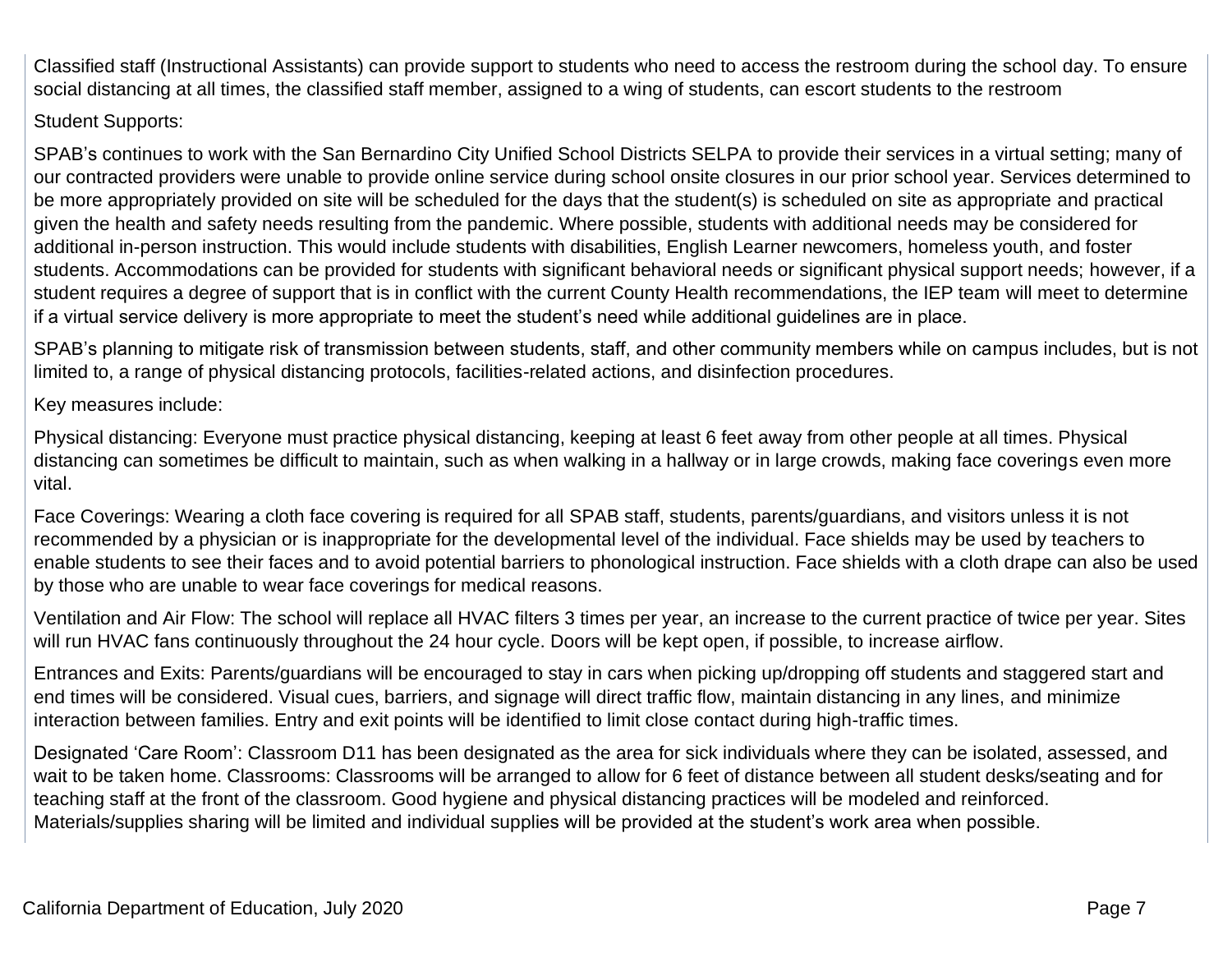Common Areas: Signage, cones, stanchions, and other visual cues will be used to direct traffic flow, encourage appropriate distancing practices, and help maintain cohorts.

Recess and Play spaces: Until further guidance is received, students will not be participating in recess.

Sanitation: Proper disinfection procedures will be followed, with regular disinfection of high-touch areas throughout the day. Frequently touched surfaces include, but are not limited to door handles, light switches, sink handles, bathroom surfaces, tables, desks, and chairs. Staff will put inventory controls in place to order sufficient supplies including face coverings (individuals may be encouraged to use their own cloth face covering), face shields, hand sanitizer, disinfection materials, gloves, thermometers, and handwashing stations if sink access is insufficient. Staff and students will be encouraged and provided instructions for self-screening for symptoms at home. Active screening, in which students and staff entering the school premises are screened with a temperature check and review of signs/symptoms, will be implemented if included in current guidance from the health department. The COVID-19 Liaison will work with the County of San Bernardino's Health Department to collect and track all illness-related information, support contact tracing, and coordinate a classroom or entire school response as needed. SPAB will continue to communicate with parents/guardians and students regarding plans and to solicit their input regarding the method of instruction that best meets their needs. The school recognizes that each of its students and families have different preferences for returning, and different criteria that will make them feel safe enough to do so.

To assess individual student and family preferences/needs, a Learning Model Parent Survey for the 2020-21 school year was sent in August. An additional Technology survey was sent later in the month with questions to assess technology access including need for a chromebook and/or connection to the internet. An additional Learning Model Survey was sent in August to determine current levels of interest in 100% online vs a hybrid program.

The information gained was used for planning purposes only and parents/guardians were not required to commit to a learning model at the time. The information obtained from the survey informed SPAB's efforts to create the best possible learning conditions for all students, parents/guardians, and staff.

## **Actions Related to In-Person Instructional Offerings [additional rows and actions may be added as necessary]**

| Description                                                                                                                                                                                                                                                                                                                                              | <b>Total Funds</b> | Contributing |
|----------------------------------------------------------------------------------------------------------------------------------------------------------------------------------------------------------------------------------------------------------------------------------------------------------------------------------------------------------|--------------------|--------------|
| Personal Protective Equipment: Face coverings (masks and, where appropriate, face shields) to ensure that<br>students, staff, and family entering the campus and staff working in the community are minimizing the spread of<br>respiratory droplets while on campus. Increased supplies of soap and hand sanitizer that is greater than 60%<br>alcohol. | IS 0.001           | [Y/N]        |
| Health Materials: Additional Thermometers to screen student temperature and additional supplies to respond to [\$ 0.00]<br>students who display any signs of illness.                                                                                                                                                                                    |                    | [Y/N]        |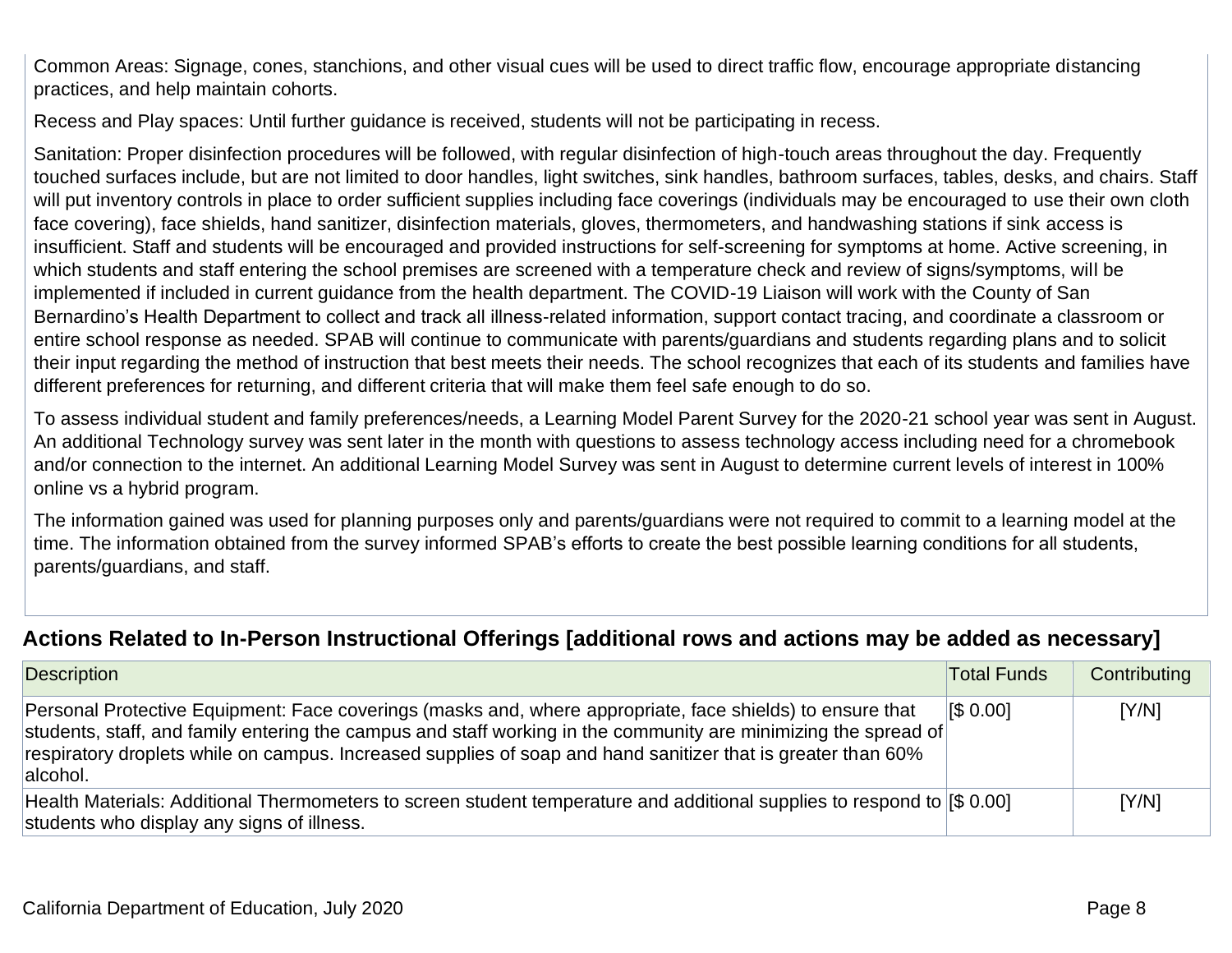| <b>Description</b>                                                                                                                                                                                                                                                                                       | <b>Total Funds</b> | Contributing |
|----------------------------------------------------------------------------------------------------------------------------------------------------------------------------------------------------------------------------------------------------------------------------------------------------------|--------------------|--------------|
| Disinfecting Materials: Additional materials to support effective, routine disinfection of high-touch surfaces such<br>as spray bottles, disinfectant, paper towels, gloves, goggles, and masks.                                                                                                         |                    |              |
| Signage, Posters, and Floor Decals: Visual cues throughout the campus to maximize social distancing. Cues<br>will help to direct traffic flow, minimize interactions between families, and identify specific entry/exit points.<br>Visuals will also reinforce face covering and hand washing protocols. |                    |              |
| Plexiglass Barriers: Plexiglass dividers to provide barriers when close contact is likely and does not allow for<br>physical distancing of 6 feet such as the front desk and at each staff member's work area including office staff<br>and instructional staff.                                         |                    |              |
| Student Supplies: Additional supplies to limit the number of individuals using shared objects including such<br>items as pencil pouches to be filled with needed supplies including pencils, pens and erasers. Other supplies<br>such as paper notebooks.                                                |                    |              |
| Handwashing Stations: Rental or purchase of handwashing stations for locations which limited sink access.                                                                                                                                                                                                |                    |              |
|                                                                                                                                                                                                                                                                                                          |                    |              |

## **Distance Learning Program**

## **Continuity of Instruction**

[A description of how the LEA will provide continuity of instruction during the school year to ensure pupils have access to a full curriculum of substantially similar quality regardless of the method of delivery, including the LEA's plan for curriculum and instructional resources that will ensure instructional continuity for pupils if a transition between in-person instruction and distance learning is necessary.]

Savant Preparatory understands that the transition to distance learning will not be simple or easy. Educators will need to think differently about how to communicate, give instruction, provide feedback, design lessons and assignments that are authentic and meaningful, and how to ensure students continue to collaborate and communicate with others. The following guidelines provided below are intended to help teachers across all divisions reflect on challenges they'll confront in shifting to distance learning.

- ●At Savant Prep, we know our students and they know we care
	- SPAB's commitment is to nurture relationships and demonstrate deep care for our students and one another. Before diving into the curriculum, take the time to assess your students' mental, physical, and emotional wellbeing. How are they doing? How are their families?
- ●Evaluate your students' conditions for distance learning

 ○While most students will have reliable online access at home and the necessary devices to shift to distance learning, others will not. Teachers should remember that each family's circumstances will vary and they should avoid assumptions about limitations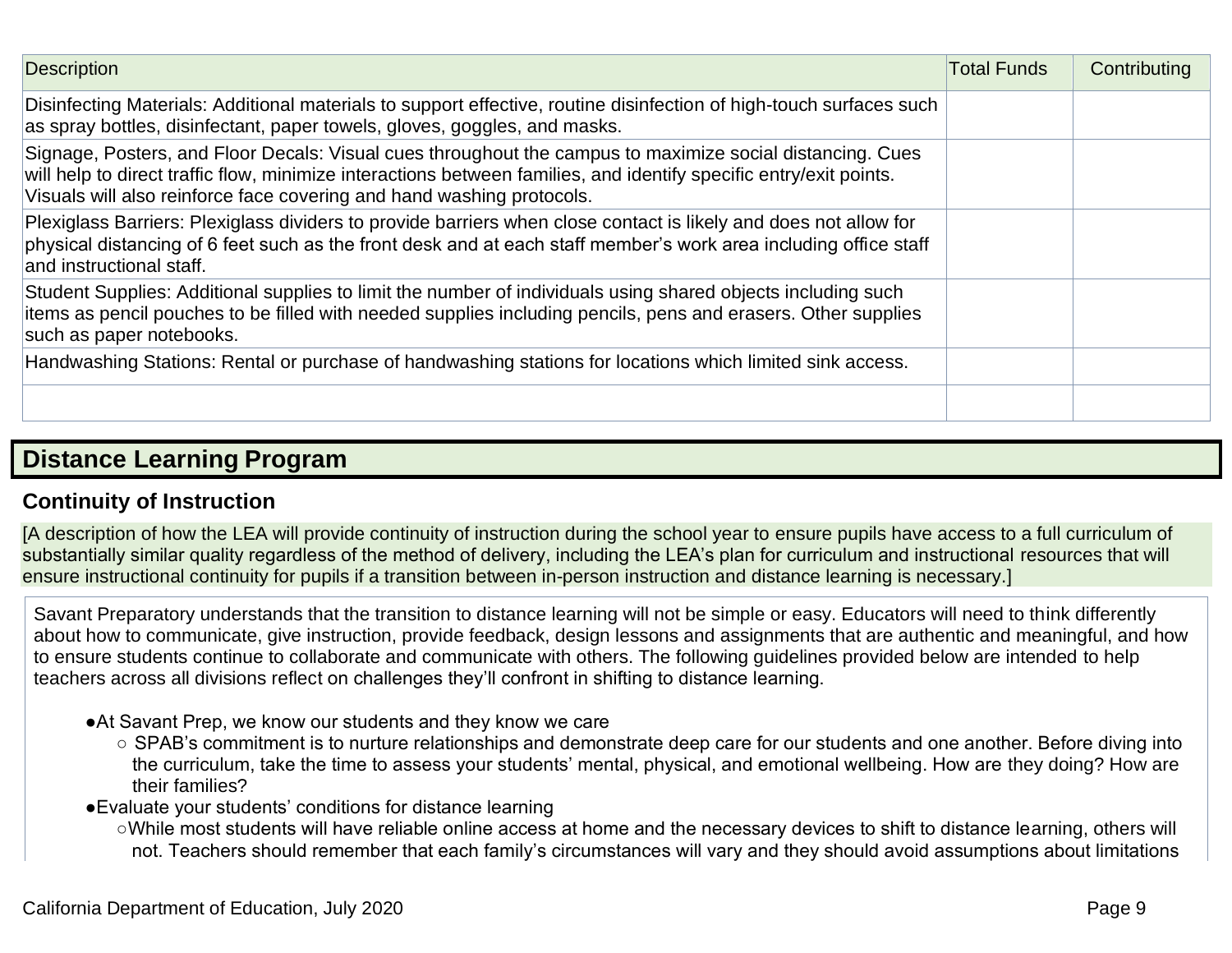or restrictions students are facing. Ask your students and/or their parents whether their online access is reliable and what devices the student has at their disposal. Open a dialogue with students and families and avoid assumptions that all students' circumstances are the same.

### ●Stick with the familiar

○Especially in the first weeks after starting with the distance learning plan, teachers should continue using existing communication channels and learning management systems. In other words, stick with what's familiar to your students. Teachers should remember that while many students will thrive with distance learning, others will struggle. In the event that the school remains closed for a longer period of time, it may become necessary to explore new or different learning platforms that provide different experiences.

#### ●Less is more

○One challenge confronting teachers will be how to best streamline content and elevate the most essential learning for students. In other words, teachers need to take a less-is-more perspective, including the pacing of lessons and volume of assignments and assessments. It can also be hard to know exactly how long school closure might last, which makes longer-term planning difficult.

- ●Seize the moment; embrace new opportunities and possibilities for your students
	- ○Years or decades from now, how will your students remember the emergency that resulted in school closure? While distance learning should attempt to bring some normalcy and routine to students' lives, teachers shouldn't ignore the opportunities resulting from school closure either. Teachers might require students to keep a daily journal or diary for the duration of the crisis. Personal journaling and/or other creative writing assignments can help students process their thoughts, worries, and emotions, particularly in times of crisis. Students might use other media as well, including video, drawing, painting, and music. Moreover, the crisis might also provide other real-life opportunities to study scientific phenomena associated with the crisis, how the media is reporting the incident, how governments are responding, and many other opportunities to seize the moment and design new learning transdisciplinary experiences for our students
- ●Design asynchronous learning experiences

 ○When school is closed and students are learning from various locations, teachers can still connect them asynchronously (not all students at the same time). For example, teachers can use familiar discussion forums/thread or tools like Flipgrid to allow for student responses and dialogue during a set time period, knowing that students might not all be online at the same exact time.

- ●Design synchronous learning experiences
	- ○When it comes to student engagement and learning, relationships matter as much online as they do in person. If Savant Prep's campus was closed, students will be able to gather for synchronous learning times via Zoom, an online video conferencing platform. Collaboration remains important and there are many ways teachers can foster it through synchronous (all students at the same time) learning.
- ●Think differently about assessment

○Assessment is one of the most challenging adjustments for teachers new to online learning. Distance learning should be seen as an opportunity for students, individually or collaboratively, to complete writing assignments, design infographics, make video presentations, or complete oral assessments via video chat. Teachers are encouraged to think differently about the frequency and end goal of assessment instead of forcing a traditional assessment method that doesn't fit distance learning. Thinking differently about assessment will positively influence the experience for students, leverage the strengths of distance learning, and prevent frustration on the teacher's part when traditional methods do not work.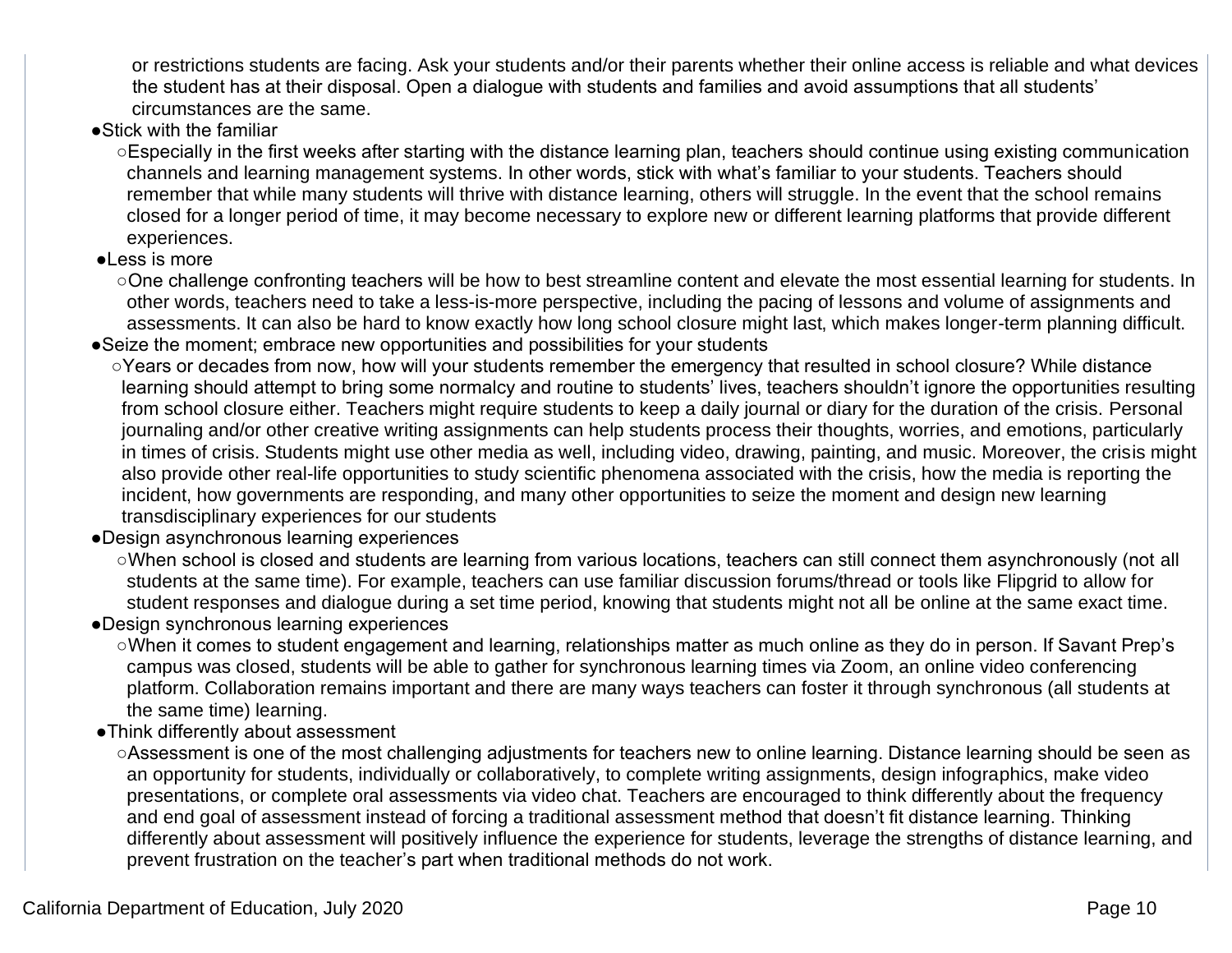After receiving initial notice from the Administration Team of Savant Prep about school closure and timelines, families will receive an email with specific information.

- ●The primary tools for communication between teachers and families will be through Remind, newsletters via email, and/or Google Classroom.
- ●Students will have both off- and on-screen learning activities designed to engage learners in experiences that connect to the current curriculum.
- ●Learning tasks and activities will provide direction to families on how best to support student learning and the expected level of adult involvement.
- ●It is expected that students in grades K–1 will need higher levels of support than students in grades 2-4.
- ●Parents should consult the email from their child's grade level teacher for instructions on how to access distance learning resources

### **Approximate Time Frames for Learning**

|        | <b>Synchronous Learning</b> |                                                                                                                                |  |
|--------|-----------------------------|--------------------------------------------------------------------------------------------------------------------------------|--|
| Weekly | 360 minutes                 | <b>English Language Arts</b>                                                                                                   |  |
|        | 360 minutes                 | <b>Mathematics</b>                                                                                                             |  |
|        | 60 minutes                  | <b>Business</b>                                                                                                                |  |
|        | 60 minutes                  | <b>Science/Social Studies</b>                                                                                                  |  |
|        |                             | <b>Asynchronous Learning</b>                                                                                                   |  |
|        | 480 minutes (weekly)        | Independent reading<br>Completing classwork/homework<br>$\bullet$<br>Additional skills practice through resources<br>$\bullet$ |  |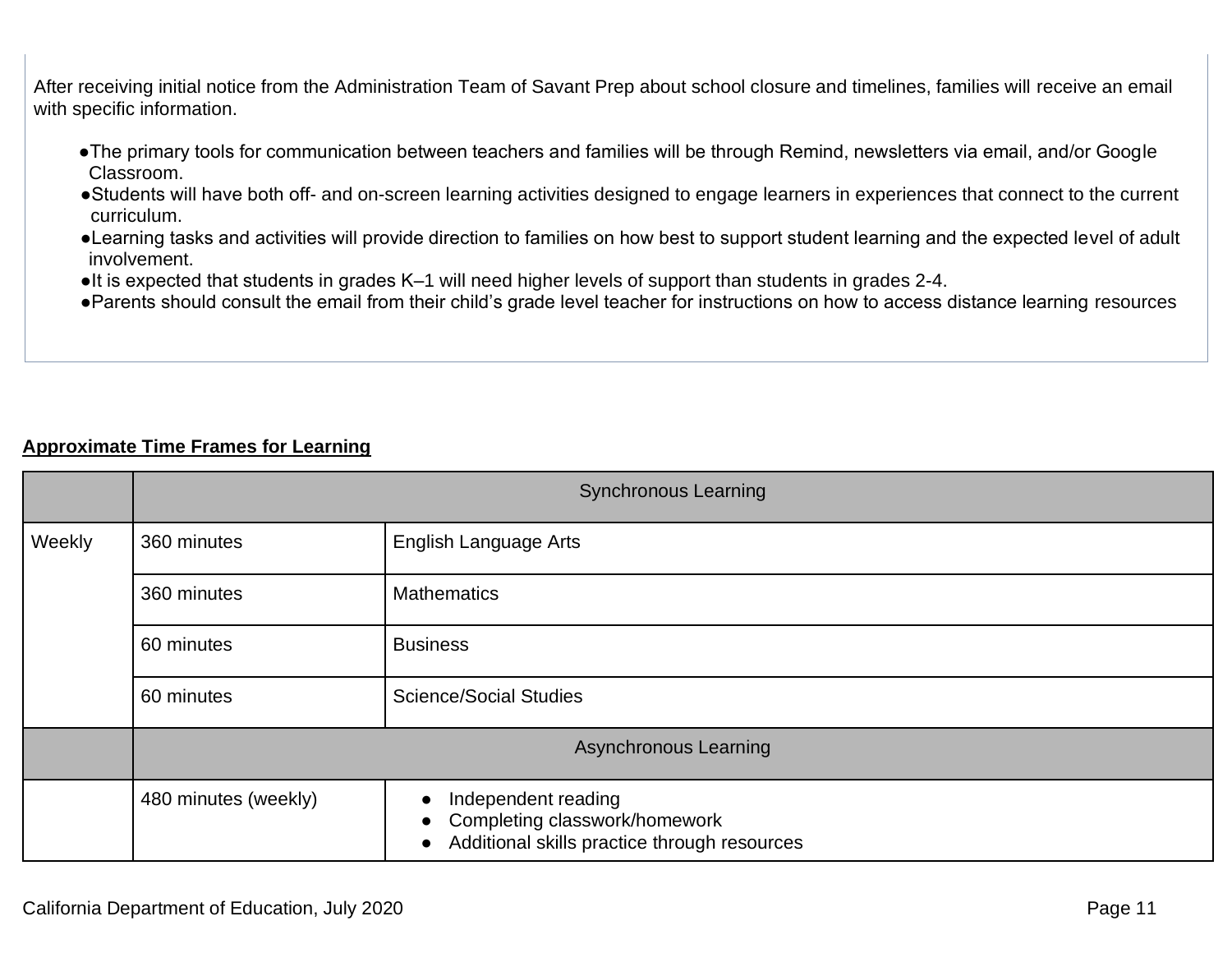## **Access to Devices and Connectivity**

[A description of how the LEA will ensure access to devices and connectivity for all pupils to support distance learning.]

As SCUSD begins the 2020-21 school year in a full distance-learning context and prepares for the possibility that much of the school year will be via distance learning, ensuring access to devices and connectivity for all students is imperative.

Early in March 2020 SPAB began planning for the possibility that the school closures may be on the horizon. As it turns out, school closures were announced March 13. On March 13, 2020 Administration made the decision to close one week prior to Spring Break (March 23, 2020) at which time packets were distributed to all scholars. All scholars were provided with packets for the first week of the school's closure. Since SPAB has a 1:1 technology implementation, the decision was made by the Administration that the most equitable option was to launch a distance learning platform. On April 7, 2020, chromebooks were distributed to scholars. In addition, SPAB was awarded 50 new chromebooks through California's Bridging the Digital Divide Fund. In planning for the fall, SPAB has prepared enough devices to supply all those in need. This includes preparations for incoming Kindergarten students, students at other grade levels new to Savant, and any continuing students who are in need.

All students were invited to pick-up a Chromebook, as well as other school materials, on campus beginning on September 4, 2020. Teachers communicate assignments to students using Google Classroom (as their main instructional technology platform) and students, as well as their families, received age-appropriate instruction on how to access assignments on Google Classroom. Families were also provided support on how to assist their children with using the Google Classroom platform for learning.

## **Pupil Participation and Progress**

[A description of how the LEA will assess pupil progress through live contacts and synchronous instructional minutes, and a description of how the LEA will measure participation and time value of pupil work.]

Attendance is mandatory for students for all live instruction sessions. Students are expected to show their face and participate in class activities and discussions. In addition to live instruction, students are expected to complete independent work in the afternoon.

Attendance will be entered into PowerSchool. For attendance with live sessions, students must be visually present in order to be marked as present. By 10:00am the daily absentee report is run for all students no in attendance. Communication is made with the parent/guardian to determine the reason for the students absence. Administration is immediately notified when a student has been absent three or more days.

## **Distance Learning Professional Development**

[A description of the professional development and resources that will be provided to staff to support the distance learning program, including technological support.]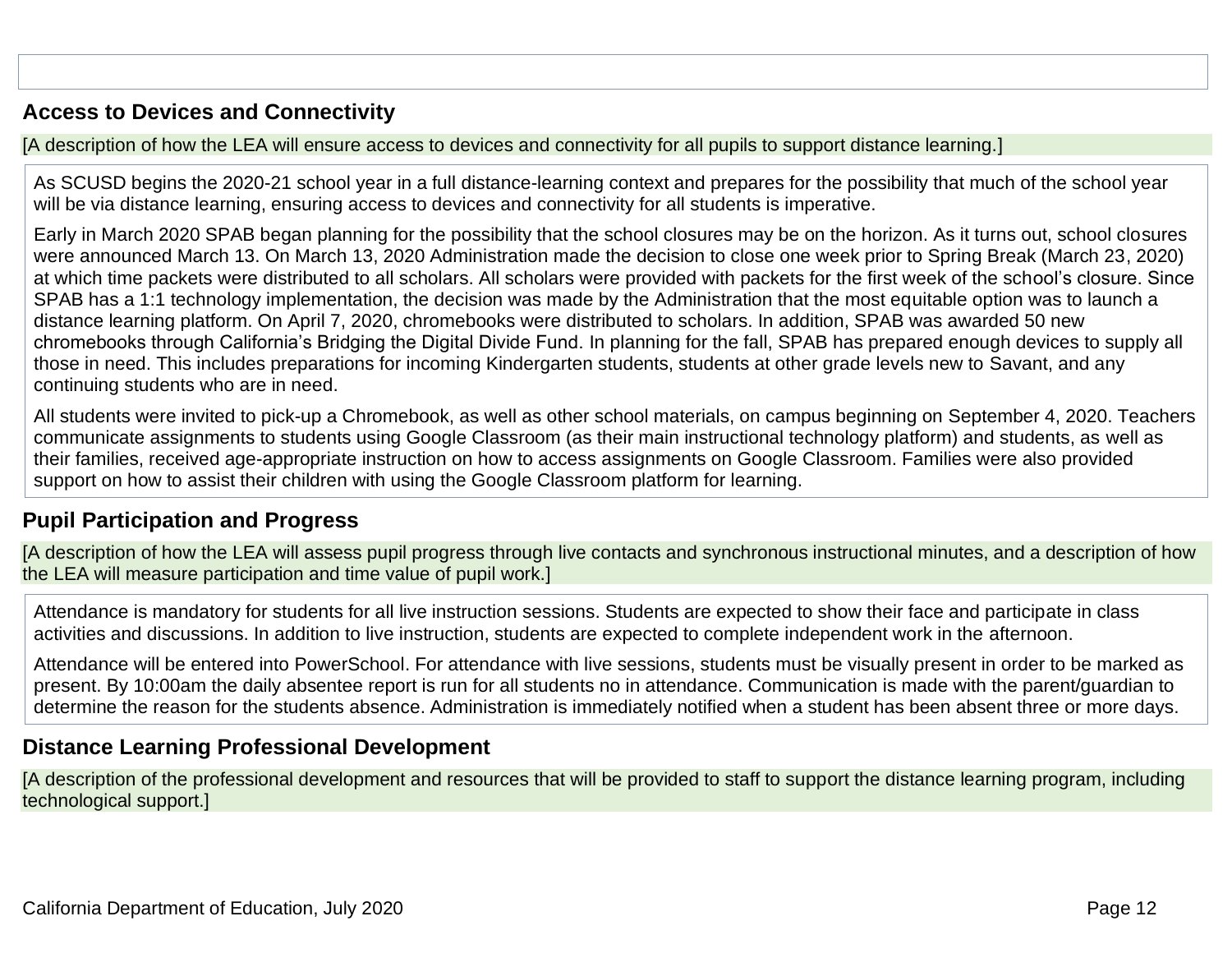SPAB will provide professional development opportunities and resources that support staff in implementing the distance learning program described in this plan. These will include, but are not limited to, opportunities and resources to implement Distance Learning, Google Classroom, and the schools common assessments.

Existing professional development include teacher collaboration time and feedback from principals. The district expects principals to consistently join teachers during virtual collaborative sessions and 'walk' virtual classrooms just as they would in an in-person context. Following and during these visits/observations, principals can act as thought partners, providing timely and specific feedback on teacher practice. Regular principal observations/visits will not only support continuous improvement for individual teachers, but also provide valuable data that can inform the design of more targeted professional development, just as teachers are using formative assessments and the district's common assessments to inform lesson and unit design.

## **Staff Roles and Responsibilities**

[A description of the new roles and responsibilities of affected staff as a result of COVID-19.]

Many stakeholders will contribute to the effective implementation of this DLP. The roles and responsibilities of students and parents are delineated below

#### **Student Roles and Responsibilities**

- Establish daily routines for engaging in the learning experiences (e.g. following your daily schedule)
- Identify a comfortable, quiet space in your home where you can work effectively and successfully
- Regularly monitor online platforms (Google Classroom, email, etc.) to check for announcements and feedback from your teachers
- Attend class meetings via Zoom according to your class schedule
- Zoom Class Expectations
	- Students must dress in Savant Prep uniform.
	- Sit at a desk or table (not on a bed or couch)
	- Communicate and behave with the same respect and consideration you would use in the classroom
- **Zoom Classes May Be Recorded** in order to provide additional resources for students and to monitor behavior
- Complete assignments with integrity and academic honesty, doing your best work
- Do your best to meet timelines, commitments, and due dates
- Communicate proactively with your teachers if you cannot meet deadlines or require additional support
- Collaborate and support your peers in their learning
- Comply with Savant Prep's Acceptable Use Policy, including expectations for online etiquette
- Proactively seek out and communicate with other adults at Savant Prep as different needs arise (see below)

| <b>SSUE</b>                             | $\blacksquare$ ontact $\blacksquare$ |
|-----------------------------------------|--------------------------------------|
| Class schedule, assignment, or resource | Scholar's Teacher                    |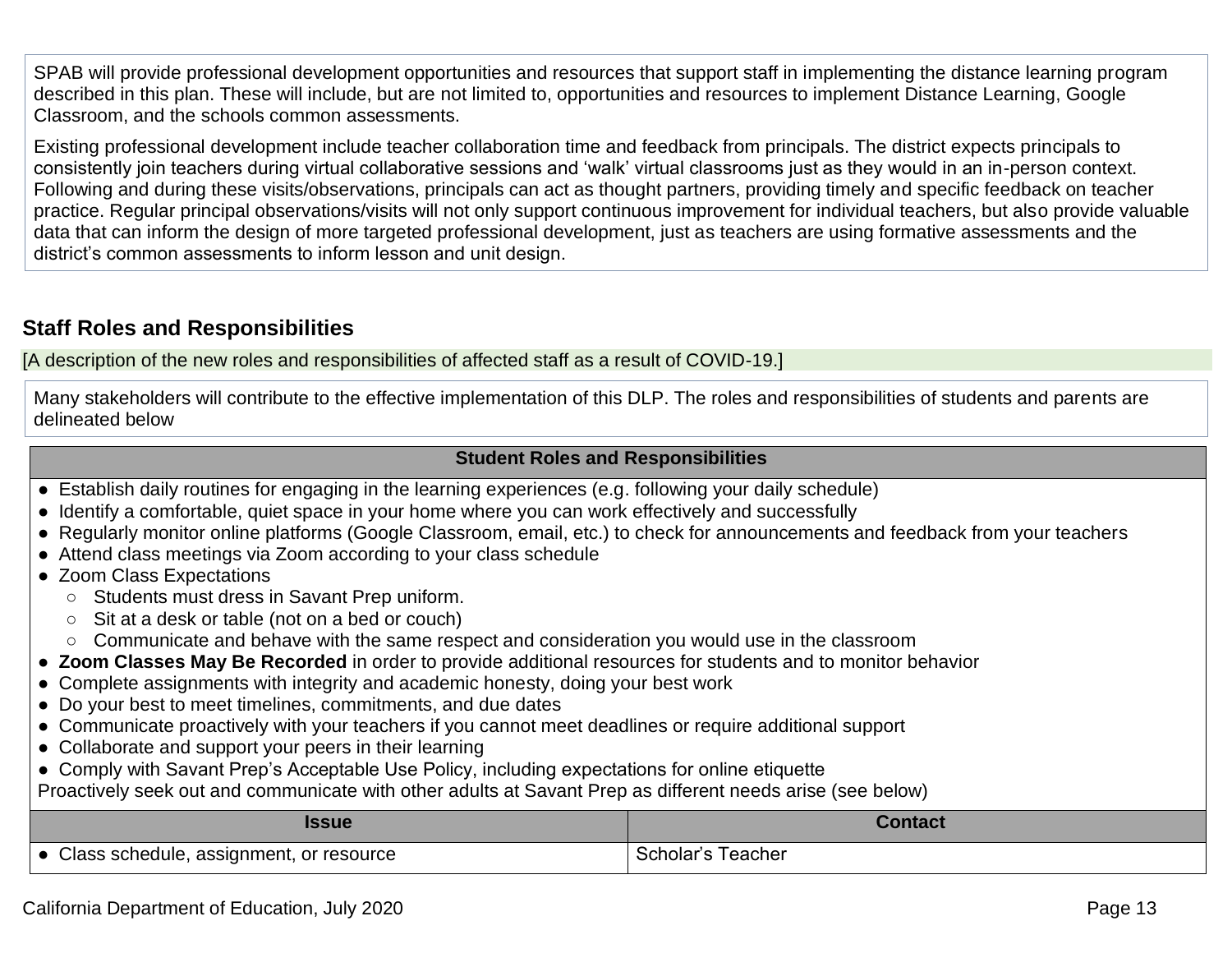| • Technology-related problem or issue                                                                                                                                                                                                                                                                                                                                                                                                                                                                                                                                                                                                                 | Support Staff via Email                                                                                                     |
|-------------------------------------------------------------------------------------------------------------------------------------------------------------------------------------------------------------------------------------------------------------------------------------------------------------------------------------------------------------------------------------------------------------------------------------------------------------------------------------------------------------------------------------------------------------------------------------------------------------------------------------------------------|-----------------------------------------------------------------------------------------------------------------------------|
|                                                                                                                                                                                                                                                                                                                                                                                                                                                                                                                                                                                                                                                       | Cathy Lagunas                                                                                                               |
|                                                                                                                                                                                                                                                                                                                                                                                                                                                                                                                                                                                                                                                       | clagunas@savantprepacademy.com                                                                                              |
|                                                                                                                                                                                                                                                                                                                                                                                                                                                                                                                                                                                                                                                       | Denise Tillman                                                                                                              |
|                                                                                                                                                                                                                                                                                                                                                                                                                                                                                                                                                                                                                                                       | dtillman@savantprepacademy.com                                                                                              |
| • Other issues related to distance learning                                                                                                                                                                                                                                                                                                                                                                                                                                                                                                                                                                                                           | <b>Scholar's Teacher</b>                                                                                                    |
|                                                                                                                                                                                                                                                                                                                                                                                                                                                                                                                                                                                                                                                       | Ms. Tillman, Principal                                                                                                      |
|                                                                                                                                                                                                                                                                                                                                                                                                                                                                                                                                                                                                                                                       | etillman@savantprepacademy.com                                                                                              |
|                                                                                                                                                                                                                                                                                                                                                                                                                                                                                                                                                                                                                                                       | Ms. Balcazar, Director of Curriculum and Instruction                                                                        |
|                                                                                                                                                                                                                                                                                                                                                                                                                                                                                                                                                                                                                                                       | jbalcazar@savantprepacademy.com                                                                                             |
|                                                                                                                                                                                                                                                                                                                                                                                                                                                                                                                                                                                                                                                       | Mrs. Reese, Director of Operations                                                                                          |
|                                                                                                                                                                                                                                                                                                                                                                                                                                                                                                                                                                                                                                                       | ireese@savantprepacademy.com                                                                                                |
| <b>Parent/Guardian Roles and Responsibilities</b>                                                                                                                                                                                                                                                                                                                                                                                                                                                                                                                                                                                                     |                                                                                                                             |
| . Provide support for your children by adhering to the guidelines for Savant Preparatory Academy of Business as well as you can:<br>Establish routines and expectations<br>$\circlearrowright$<br>Define the physical space for your child's study<br>$\circ$<br>Monitor communications from your children's teachers<br>$\circ$<br>Being and end each day with a check-in<br>$\circ$<br>Take an active role in helping your children process their learning<br>$\circ$<br>Establish times for quiet and reflection<br>$\circ$<br>Encourage physical activity and/or exercise<br>$\circ$<br>Remain mindful of your child's stress or worry<br>$\circ$ |                                                                                                                             |
| Monitor how much time your child is spending online<br>$\circ$                                                                                                                                                                                                                                                                                                                                                                                                                                                                                                                                                                                        |                                                                                                                             |
| Keep your children social, bet set rules around their social media interactions<br>$\circ$<br>$\circ$<br>resources                                                                                                                                                                                                                                                                                                                                                                                                                                                                                                                                    | Parents should consult the email from their child's grade level teacher for instructions on how to access distance learning |
| <b>Issue</b>                                                                                                                                                                                                                                                                                                                                                                                                                                                                                                                                                                                                                                          | <b>Contact</b>                                                                                                              |
| • Class schedule, assignment, or resource                                                                                                                                                                                                                                                                                                                                                                                                                                                                                                                                                                                                             | <b>Scholar's Teacher</b>                                                                                                    |
| • Technology-related problem or issue                                                                                                                                                                                                                                                                                                                                                                                                                                                                                                                                                                                                                 | Support Staff via Email                                                                                                     |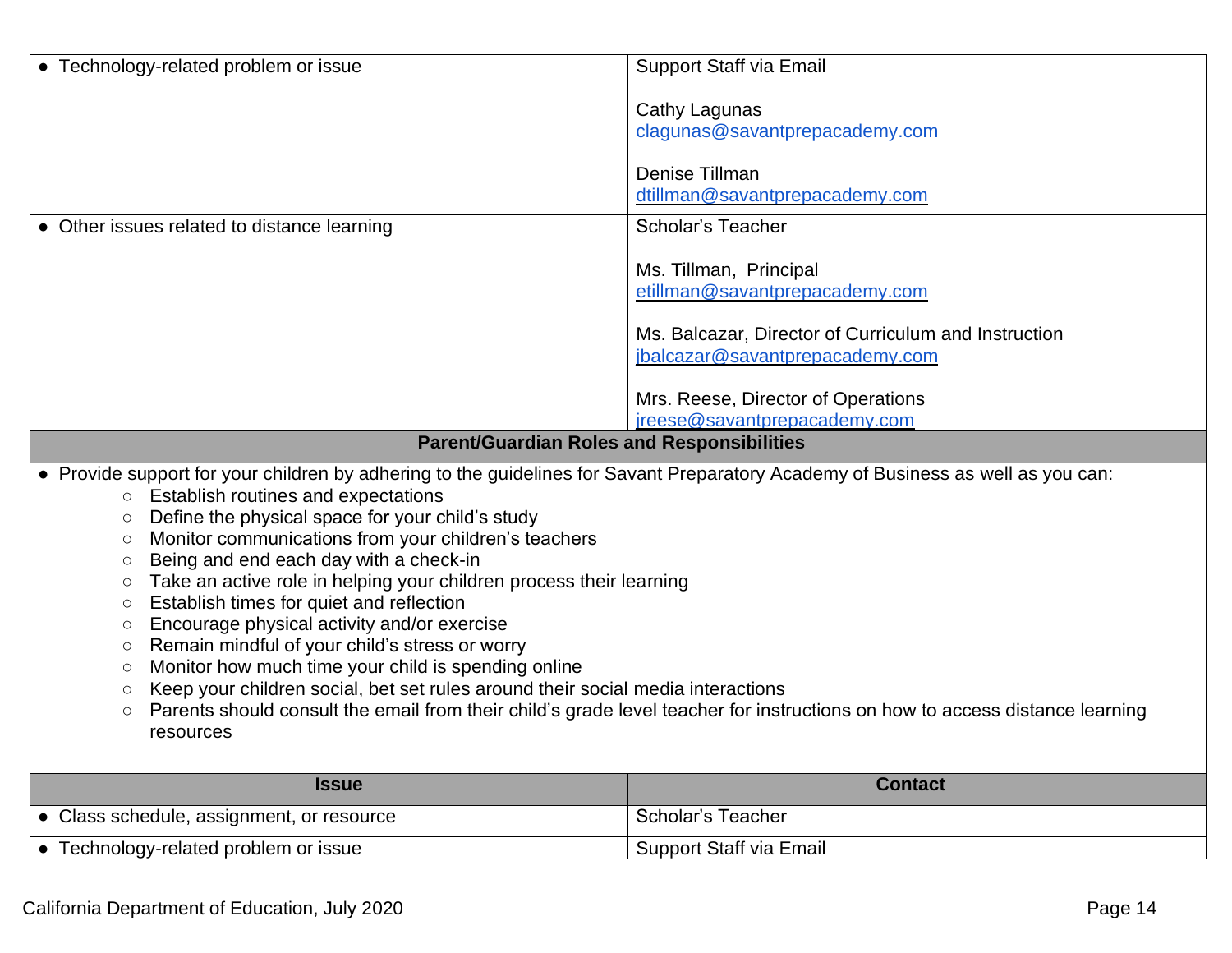|                                             | Cathy Lagunas<br>clagunas@savantprepacademy.com<br>Denise Tillman<br>dtillman@savantprepacademy.com |
|---------------------------------------------|-----------------------------------------------------------------------------------------------------|
| • Other issues related to distance learning | <b>Scholar's Teacher</b><br>Ms. Tillman, Principal<br>etillman@savantprepacademy.com                |
|                                             | Ms. Balcazar, Director of Curriculum and Instruction<br>jbalcazar@savantprepacademy.com             |
|                                             | Mrs. Reese, Director of Operations<br>jreese@savantprepacademy.com                                  |

Teachers are responsible for delivering 300 minutes of learning opportunities daily. These minutes need to be accounted for within plans and the Weekly Assignment Summary These minutes include asynchronous and synchronous learning opportunities. Teachers are required to be online daily. Teachers are expected to take attendance, monitor student work, and assign grades.

### **Approximate Time Frames for Learning**

| <b>Synchronous Learning</b>  |             |                               |
|------------------------------|-------------|-------------------------------|
| Weekly                       | 360 minutes | English Language Arts         |
|                              | 360 minutes | <b>Mathematics</b>            |
|                              | 60 minutes  | <b>Business</b>               |
|                              | 60 minutes  | <b>Science/Social Studies</b> |
| <b>Asynchronous Learning</b> |             |                               |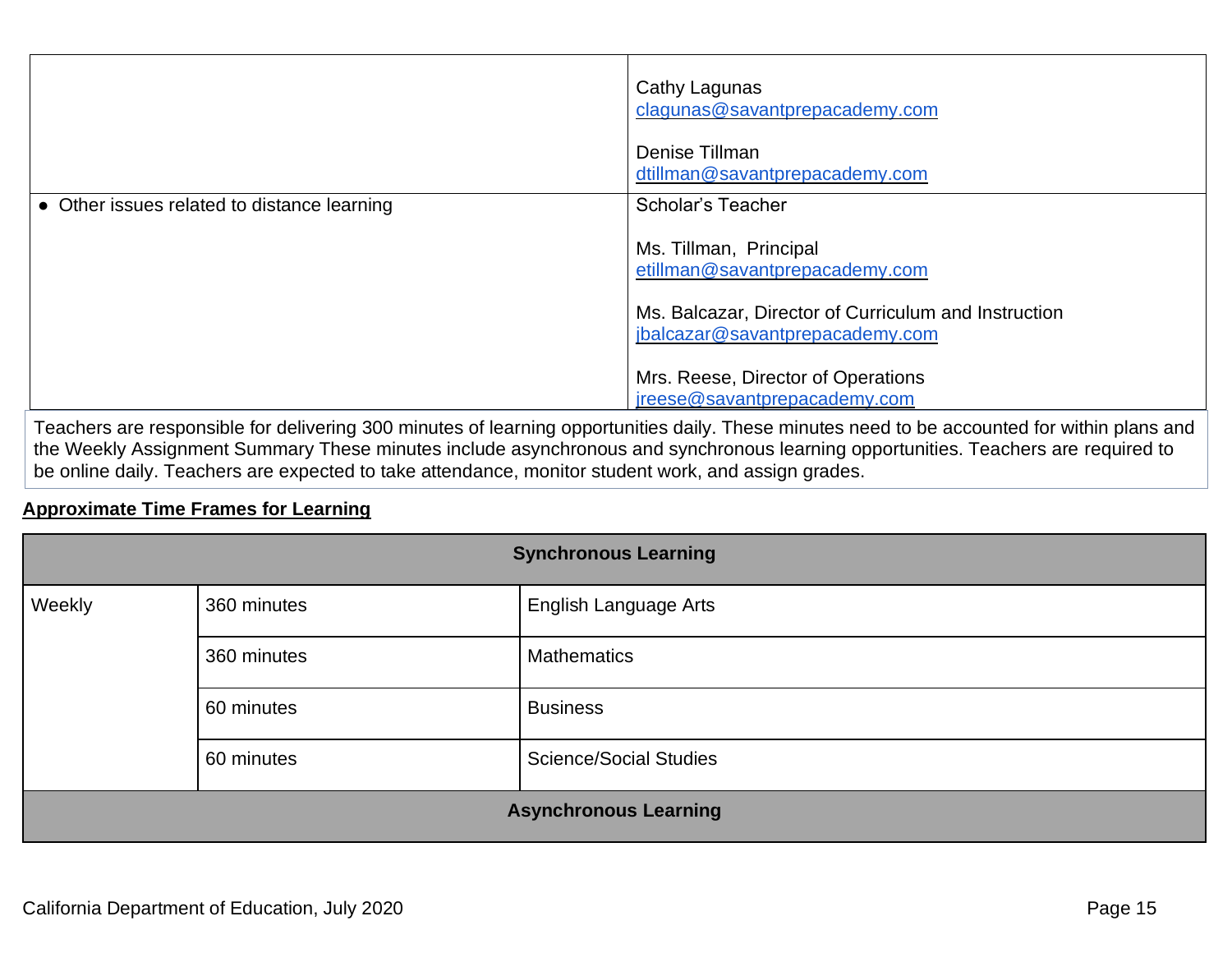| 480 minutes (weekly) | Independent reading<br>Completing classwork/homework<br>Additional skills practice through resources |
|----------------------|------------------------------------------------------------------------------------------------------|
|----------------------|------------------------------------------------------------------------------------------------------|

## **Supports for Pupils with Unique Needs**

[A description of the additional supports the LEA will provide during distance learning to assist pupils with unique needs, including English learners, pupils with exceptional needs served across the full continuum of placements, pupils in foster care, and pupils who are experiencing homelessness.]

#### **English Learners**

Designated and integrated instruction in English language development including assessment of progress toward language proficiency and targeted support to access curriculum.

#### **Foster Care**

Distance Learning supports specific to Foster Youth will include:

Monitoring of attendance/engagement and communication with teachers and administrators when needed.

Referrals to school and community agencies for additional support/resources as needed.

Online tutoring services by a credentialed teacher between the hours of 4 and 7pm will be offered to eligible foster youth, Monday through Thursday during the school calendar year.

#### **Homelessness**

Distance Learning supports specific to Homeless Youth will include:

Contact with parents/students to determine if they have special or unmet needs for accessing distance learning and address their technology needs, including provision of Wi-Fi hotspots on a case-by-case basis.

Communication with schools/teachers & parents/students to locate 'missing' students or students who are not engaged in distance learning, and identification of special needs or services

Coordination with parents/students & schools as necessary for optional distance learning delivery of assignment materials and provision of necessary school supplies.

Provide community resource information for parents/students, such as shelter, housing, food, clothing, health, COVID resources, etc. and refer parents/students to appropriate community agencies when health, or welfare needs are identified.

Coordination with San Bernardino County Office of Education Homeless Liaison to provide continuity of educational services as students transfer.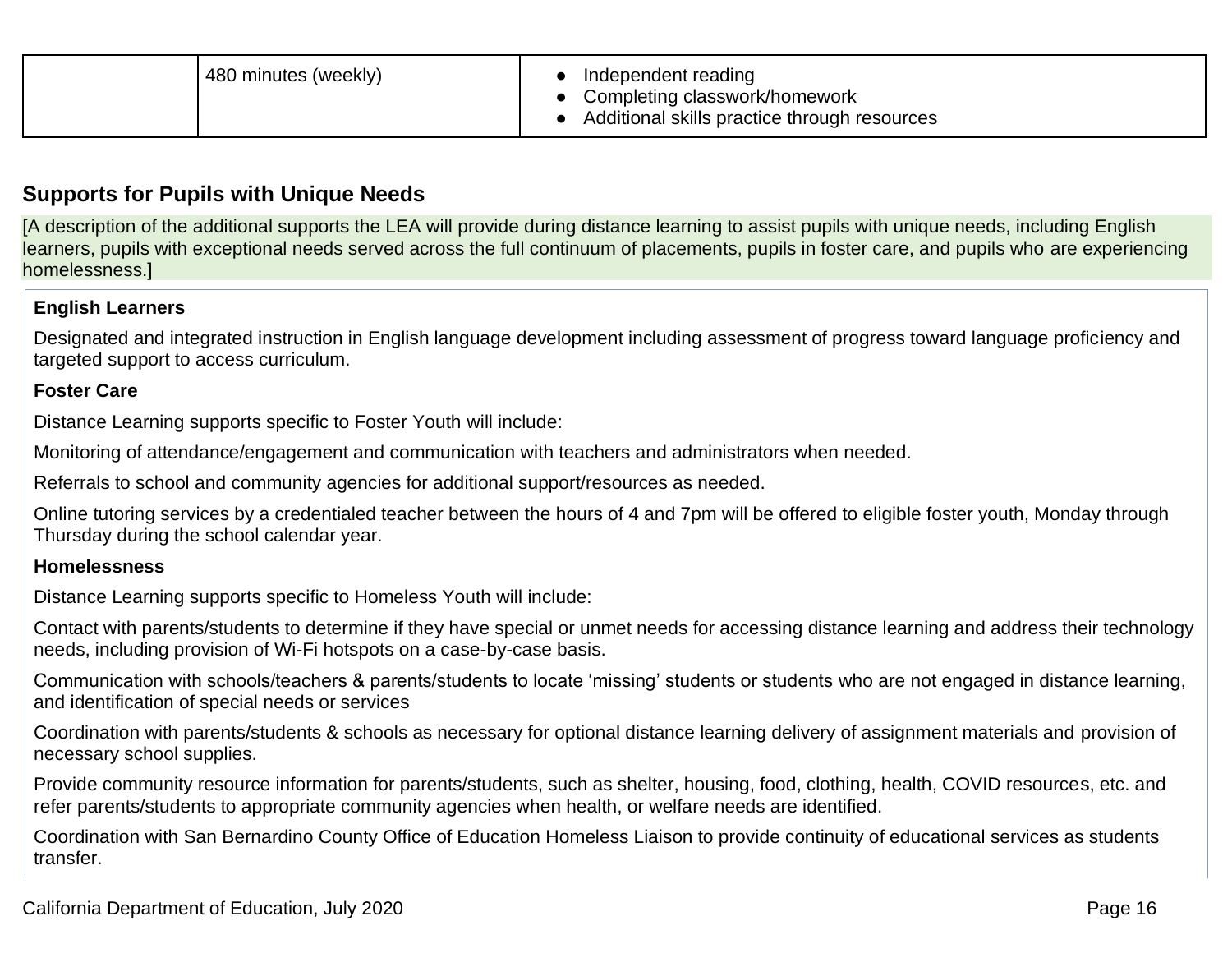Students with Disabilities

To fully include students with disabilities and ensure that the needs of all students are addressed in all instructional models, the following will occur:

Individualized Education Program (IEP) Addenda: The district has current IEP Addenda on file for students that outline the services to be provided during distance learning. These will remain in effect until school resumes in a face to face model. Per new legislation IEPs will, moving forward, address both a proposed IEP program in the event of full in-person learning and a plan outlining the student's program in the event of future physical school closure in excess of ten school days.

Modification of IEP Goals: Most, if not all, IEP goals can be addressed in distance learning. However, the determination of whether or not a goal can be appropriately addressed in a distance learning model is the decision of the IEP team. Goals and objectives in a student's IEP are based on the individual needs of the student, not the model of the instruction to be provided.

Ensuring a Free and Appropriate Public Education (FAPE) in the Least Restrictive Environment (LRE): IEP statements outlining the educational plan in the event of physical school closures (in excess of ten days) will guide the provision of services in the event of fluctuations in school schedule or service delivery models. IEP amendments will be utilized to recommend any changes to the operative IEP due to anticipated service delivery changes. This would apply to instances or periods of quarantine or self-isolation as well. Students who indicated a need during the school year were provided a Chromebook to assist in accessing instruction. As needed, students will be provided additional consultation from staff or additional accessibility tools to actively engage in distance learning.

## **Actions Related to the Distance Learning Program [additional rows and actions may be added as necessary]**

| Description                                                                                                                                                                                             | <b>Total Funds</b> | Contributing |
|---------------------------------------------------------------------------------------------------------------------------------------------------------------------------------------------------------|--------------------|--------------|
| McGraw Hill Wonders are literacy programs for TK-4 <sup>th</sup> grade                                                                                                                                  | [\$0.00]           | [Y/N]        |
| IXL is an interactive math program for grades $TK-4th$ grade; skills are aligned to the California Common Core<br>Content Standards, providing comprehensive coverage of math concepts and applications |                    |              |
| GoFormative web based tool allowing teachers to create digital formative assessments that are easily<br>accessible from any electronic device                                                           |                    |              |
| <b>NWEA</b>                                                                                                                                                                                             |                    |              |
| Zoom for live meetings                                                                                                                                                                                  |                    |              |
| Chromebooks made available for all students who need a device to access distance learning at home                                                                                                       | [\$0.00]           | [Y/N]        |
| Internet connectivity provided for all students who need connection to access distance learning at home                                                                                                 |                    |              |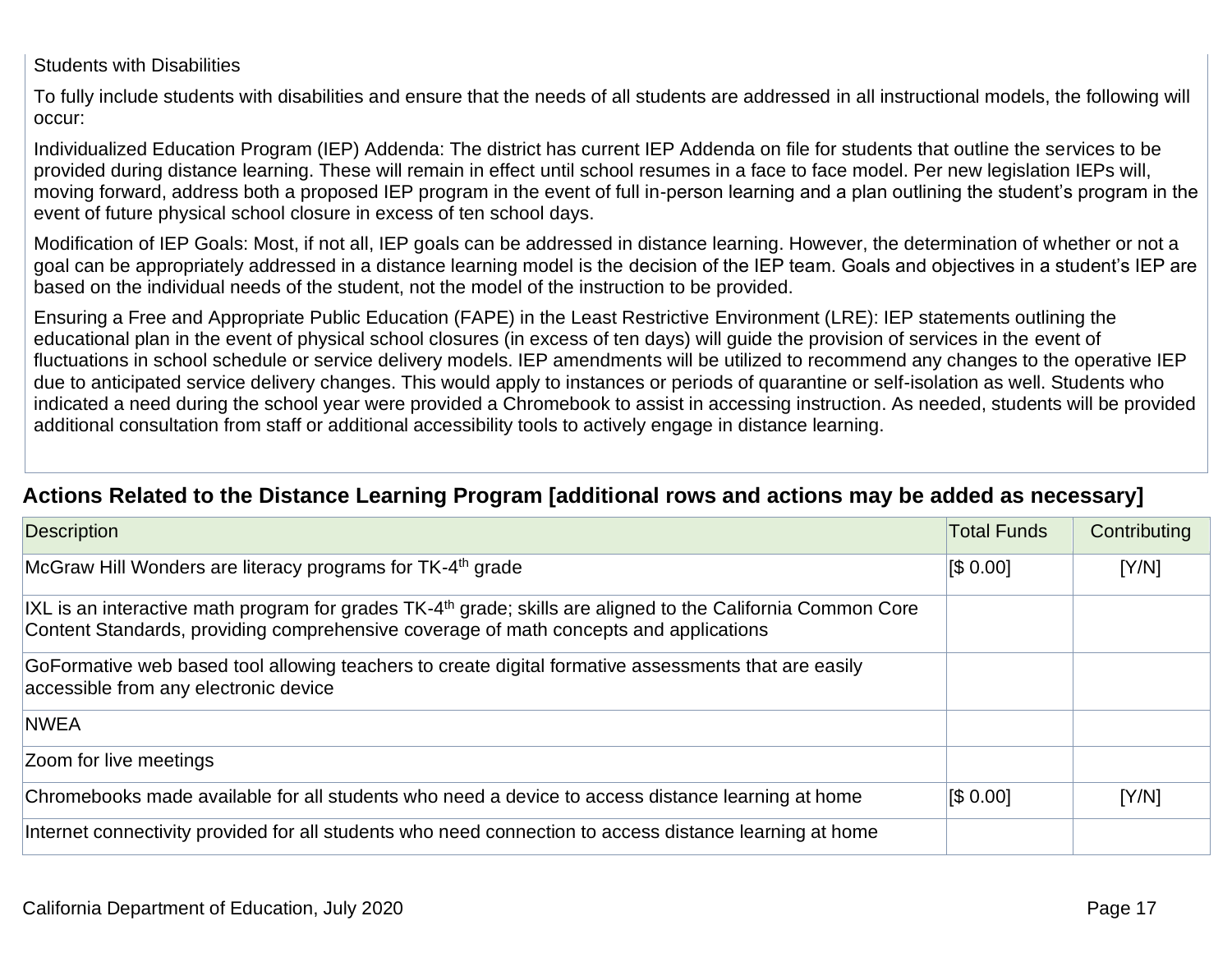## **Pupil Learning Loss**

[A description of how the LEA will address pupil learning loss that results from COVID-19 during the 2019–2020 and 2020–21 school years, including how the LEA will assess pupils to measure learning status, particularly in the areas of English language arts, English language development, and mathematics.]

SPAB will measure learning status through the regular administration of benchmark assessments over the course of the 2020-21 school year. As discussed in an earlier section of this plan, the scope and sequence documents developed for English Language Arts (ELA) and mathematics include specific guidance for administration of the district common assessments. This includes administration, prior to October 2, 2020, of the end-of-year benchmark assessment from the prior year to assess each student's learning status on content and skills from the preceding grade level. These benchmarks will be used as one key means of assessing learning loss, along with the daily formative assessment conducted by teachers during live instruction and asynchronous activities. Over the course of the year, regular benchmark assessments in both ELA and Math will allow teachers to continue monitoring student learning status, including the rate at which students are making up for any learning loss.

SPAB will allow time in which to administer the initial benchmark assessment to allow for effective establishment of a safe learning environment and re-engagement of students in school. It is important to reiterate that assessment of students' learning status will begin the first day of school and continue each day. The formative data being gathered by teachers throughout instruction is a critical component to understanding what learning loss has occurred and each student's individual learning needs

## **Pupil Learning Loss Strategies**

[A description of the actions and strategies the LEA will use to address learning loss and accelerate learning progress for pupils, as needed, including how these strategies differ for pupils who are English learners; low-income; foster youth; pupils with exceptional needs; and pupils experiencing homelessness.]

The primary means of addressing learning loss and accelerating learning for pupils will be the tiered instruction delivered through synchronous instructional time. The strategies at each Tier of Instruction are:

**Tier 1:** All students will receive standards-aligned instruction focused on priority standard clusters. This will allow for depth of instructional focus on the key skills and concepts that are most critical for the respective grade level/content area.

**Tier 2:** Supports will be provided primarily through synchronous instruction that is targeted to identified student needs. Teachers will engage in ongoing assessment of learning loss and each student's learning needs. This will enable them to schedule small group or individual sessions to provide additional support.

**Tier 3:** Students who require support that is even more intensive will be provided 1 on 1 instruction through breakout sessions.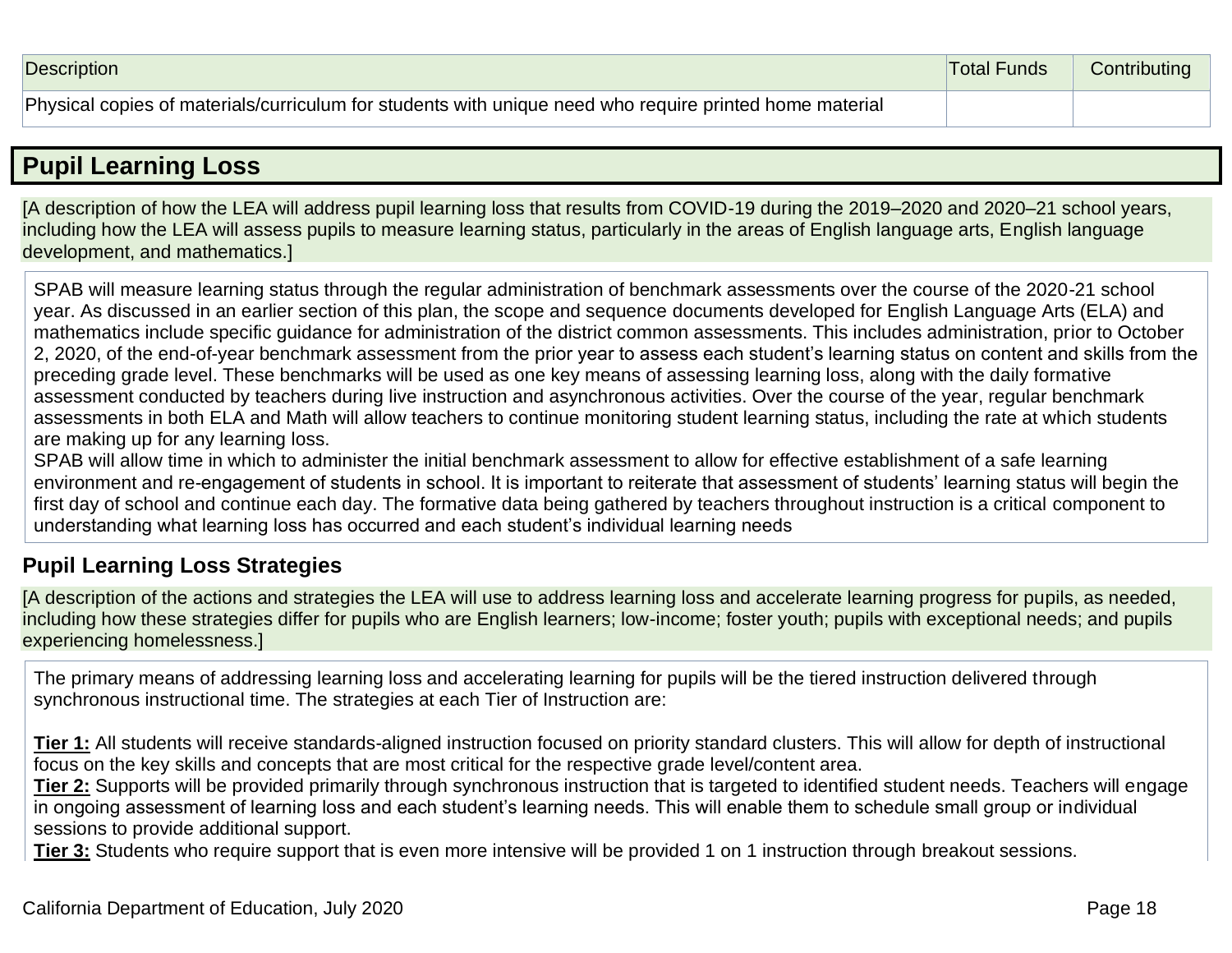Both the small group and individual sessions will take a 'just in time' rather than 'just in case' approach. This will focus the efforts of small group and individual sessions on the key prerequisite skills that students need to successfully master the content rather than broad reviews of large chunks of information. For example, one or more students who are having difficulty adding fractions of different denominators might need to first know how to add with the same denominator and/or find the lowest common denominator. A teacher, upon identifying the gap, might arrange a small group session with other students who have the same learning need or an individual session. These sessions would allow the teacher to provide more individualized attention to the student and support them in mastering the prerequisite skills so that they can fully participate in the lessons that are occurring for the whole class.

While the implementation of synchronous, small group and individual sessions will enable staff to deliver targeted supports to all students, these sessions will be of particular importance in addressing learning loss for English Learners, low-income students, foster youth, students with exceptional needs, and homeless youth. As noted in other sections of this plan, a range of staff are regularly monitoring students' progress, identifying specific learning (and other) needs, and ensuring that students are referred to and receiving the appropriate supports. For students who have demonstrated learning loss, and in particular those who are most at risk for past and ongoing learning loss during school closures, these supports would include targeted small group and individual synchronous instruction. For students with disabilities, this might involve collaboration with additional staff such as instructional aides or others. For foster youth and homeless youth, this might involve collaboration with Homeless Youth Services or Foster Youth Services staff to coordinate services for the student and family. Expanded Learning staff may also be involved to support any and all of the named student groups as they collaborate to support synchronous and asynchronous instruction during the school day.

## **Effectiveness of Implemented Pupil Learning Loss Strategies**

[A description of how the effectiveness of the services or supports provided to address learning loss will be measured.]

The effectiveness of the services and supports provided to address learning loss will be measured by the ongoing assessments of student progress. This will include the interim/benchmark assessments for Math and ELA administered over the course of the 2020-21 school year. Based upon the results of assessments for students (individual and overall), teachers and Administration will be able to assess the impact of the small group and individual supports being provided. Where practices demonstrate evidence of success, they can be replicated and scaled to positively impact a broader range of students. Where evidence of success is lacking, staff can engage in continuous improvement efforts to adjust their approach toward addressing learning loss.

## **Actions to Address Pupil Learning Loss [additional rows and actions may be added as necessary]**

| Description                                                                                                                                                                                                      | <b>Total Funds</b> | Contributing |
|------------------------------------------------------------------------------------------------------------------------------------------------------------------------------------------------------------------|--------------------|--------------|
| Devices and Connectivity<br>Computers made available for all students who need a device to access distance learning at home, Wi-Fi hotspots on an<br>as needed basis, and connectivity support through T-Mobile. | \$21,000.00        | Yes          |
| Teacher Laptops                                                                                                                                                                                                  | \$12,275           | Yes          |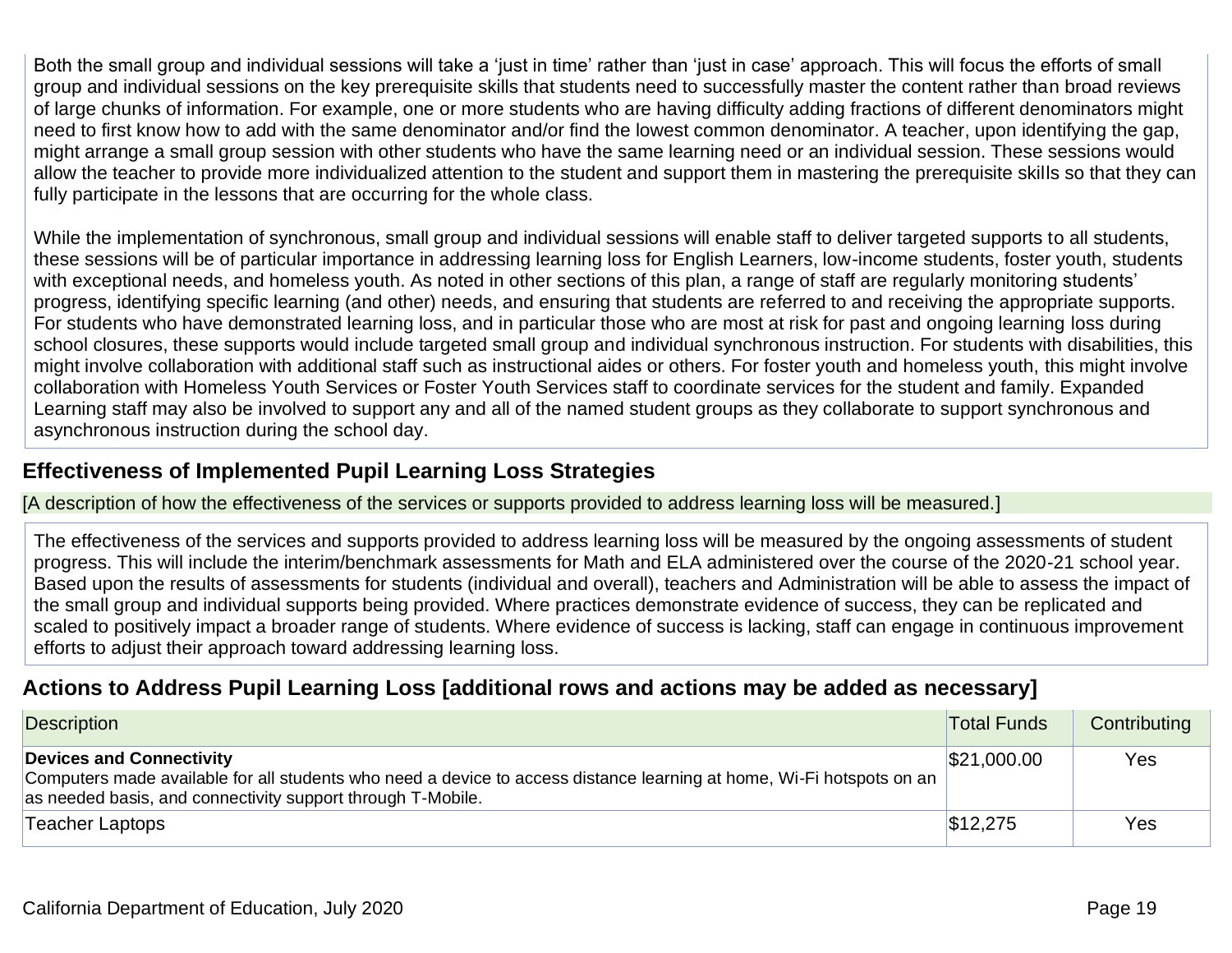| Description                | <b>Total Funds</b> | Contributing |
|----------------------------|--------------------|--------------|
| Teacher Cellphones         |                    |              |
| <b>NWEA</b>                |                    |              |
| Distance Learning Supplies |                    |              |

## **Mental Health and Social and Emotional Well-Being**

[A description of how the LEA will monitor and support mental health and social and emotional well-being of pupils and staff during the school year, including the professional development and resources that will be provided to pupils and staff to address trauma and other impacts of COVID-19 on the school community.]

## **Social and Emotional Well Being**

To effectively support the social and emotional well-being of students and staff during the school year, Social Emotional Learning (SEL) lessons focused on universal themes have been developed to supplement existing SEL work and complement the academic curriculum. Themes include collaboration, confidence, gratitude, perseverance, perspective-taking, and more. Each theme includes mini-lessons for elementary grade levels and resources for connecting to families. Resources supporting universal practices across the year include guidance for implementing school wide mindfulness practices, guidance for weekly community circles, a teacher sample schedule for each month, and guidance for daily integration of SEL based upon the SPAB's three signature practices. The three signature practices include (a) opening each class with a welcoming/inclusive activity, (b) engaging strategies or Brain Breaks throughout class, and (c) Ending each class with an optimistic closure.

The monitoring of student mental health and social emotional well-being will include regular collection of student emotional engagement data via regular surveys and ongoing assessments by staff of student engagement and participation. Regular emotional engagement surveys will help staff assess a student's involvement in and enthusiasm for school as a whole as well as their emotional connectedness to others on campus.

Indicators monitored by staff to serve as emotional engagement metrics will include:

- Level of engagement with support staff/groups
- Participation in learning activities
- Participation in co-curricular and extra-curricular activities

As was done during spring school closures with the 'SEL Check-in Survey,' staff will use the results to guide targeted outreach to students/families and potential referral to tiered supports for mental health and/or social and emotional well-being interventions. A process map has been developed to guide school sites through the referral process.

The scope and sequence documents for Math and ELA also include specific strategies for Social Emotional Academic Integration within instruction. Sample Actions from the Grade 3 ELA scope and sequence are included below: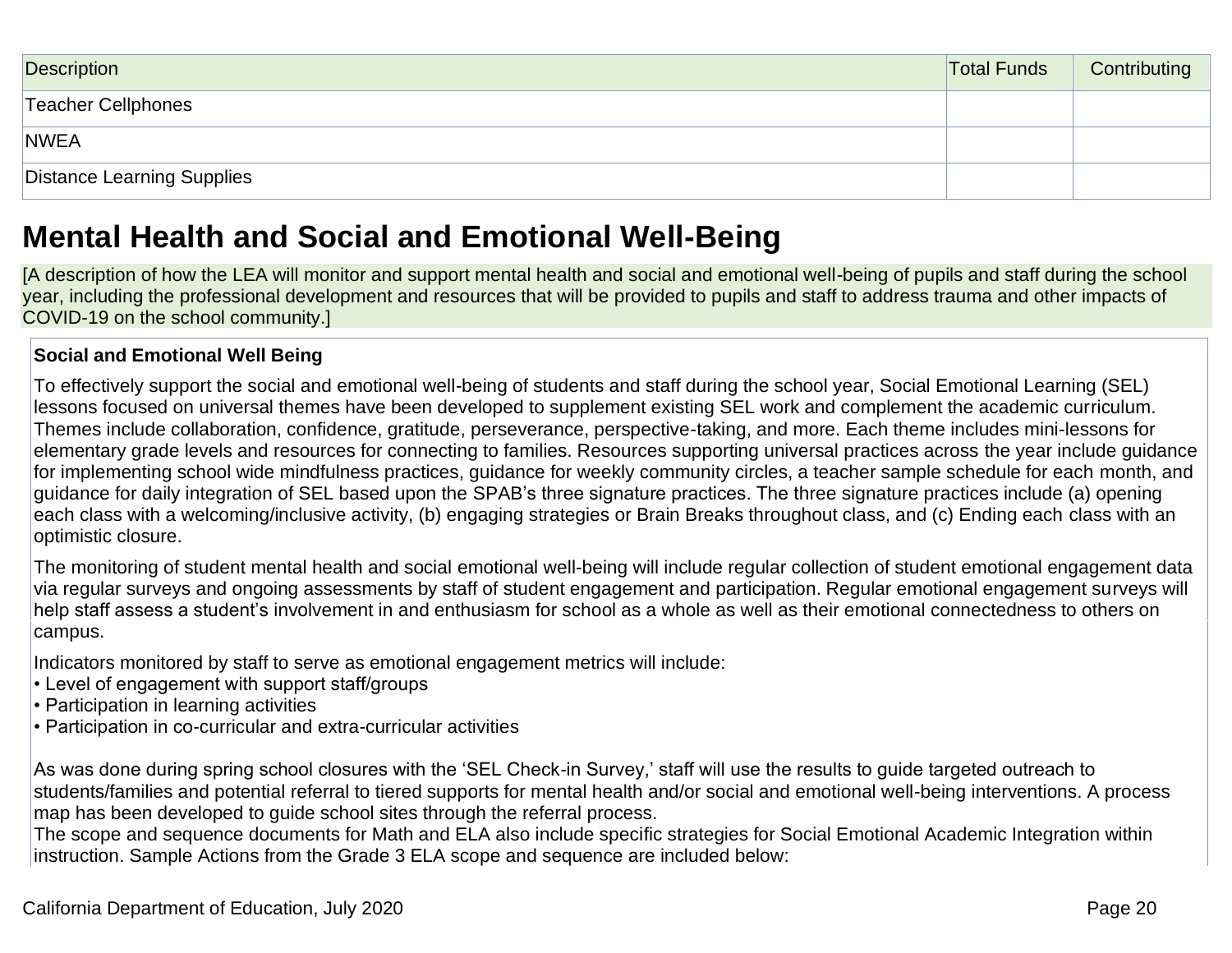- Promote a sense of belonging by including language routines, such as choral reading and word games, so students see themselves as a part of a learning community.
- Empower students to monitor their own skills and fluency through cycles of action and reflection.
- Anchor texts throughout the curriculum should reflect and reveal accurately a multicultural world and resonance with learners.
- Encourage students to draw on their emotional and empathetic skills as they orally express their thoughts, feelings, ideas, and arguments.
- Design collaborative, small group, or partner discussions on topics for students to process and extend their learning.
- Instruction and materials are responsive to students' existing funds of knowledge as well as connecting students to a shared knowledge of the world through the study of conceptually coherent topics.
- Create space and opportunity for students to identify and explore their own interests and fascinations.

In partnership with Grounded Selfcare Studio, all students will participate in a mindfulness and wellness program. Participating in mindfulness allows student to begin identifying the feelings and better control emotions while re-centering attention into the present moment. Helping students to better understand how feelings an emotions influence behavior equips them to make responsible decisions to control impulses and communicate effectively. Mindfulness exercises are a great way to support students in setting and working towards personal goals.

Students will attend yoga/meditation/mindfulness sessions Students will participate in 1 mindfulness paint & sip (with tea) Paint & sip kits will be mailed directly to each students home

# **Pupil and Family Engagement and Outreach**

[A description of pupil engagement and outreach, including the procedures for tiered reengagement strategies for pupils who are absent from distance learning and how the LEA will provide outreach to pupils and their parents or guardians, including in languages other than English, when pupils are not meeting compulsory education requirements, or if the LEA determines the pupil is not is not engaging in instruction and is at risk of learning loss.]

The transition to distance learning may be challenging for families. Parents will need to think differently about how to support their children; how to create structures and routines that allow their children to be successful; and how to monitor and support their children's learning. Some students will thrive with distance learning, while others may struggle. The guidelines provided below are intended to help parents think about what they can do to help their children find success in a distance learning environment.

#### **Establish routines and expectations**

From the first day Savant Prep implements its Distance Learning Plan, parents need to establish routines and expectations. Savant encourages parents to set regular hours for their children's schoolwork. Parents should plan to follow their regular schedule, using the individualized Zoom meeting schedule. All students will begin instruction at 8:00 a.m to simulate regular school hours (See "Tentative Learning Schedule", Appendix A). Keep normal bedtime routines for all children. Your children should move regularly and take periodic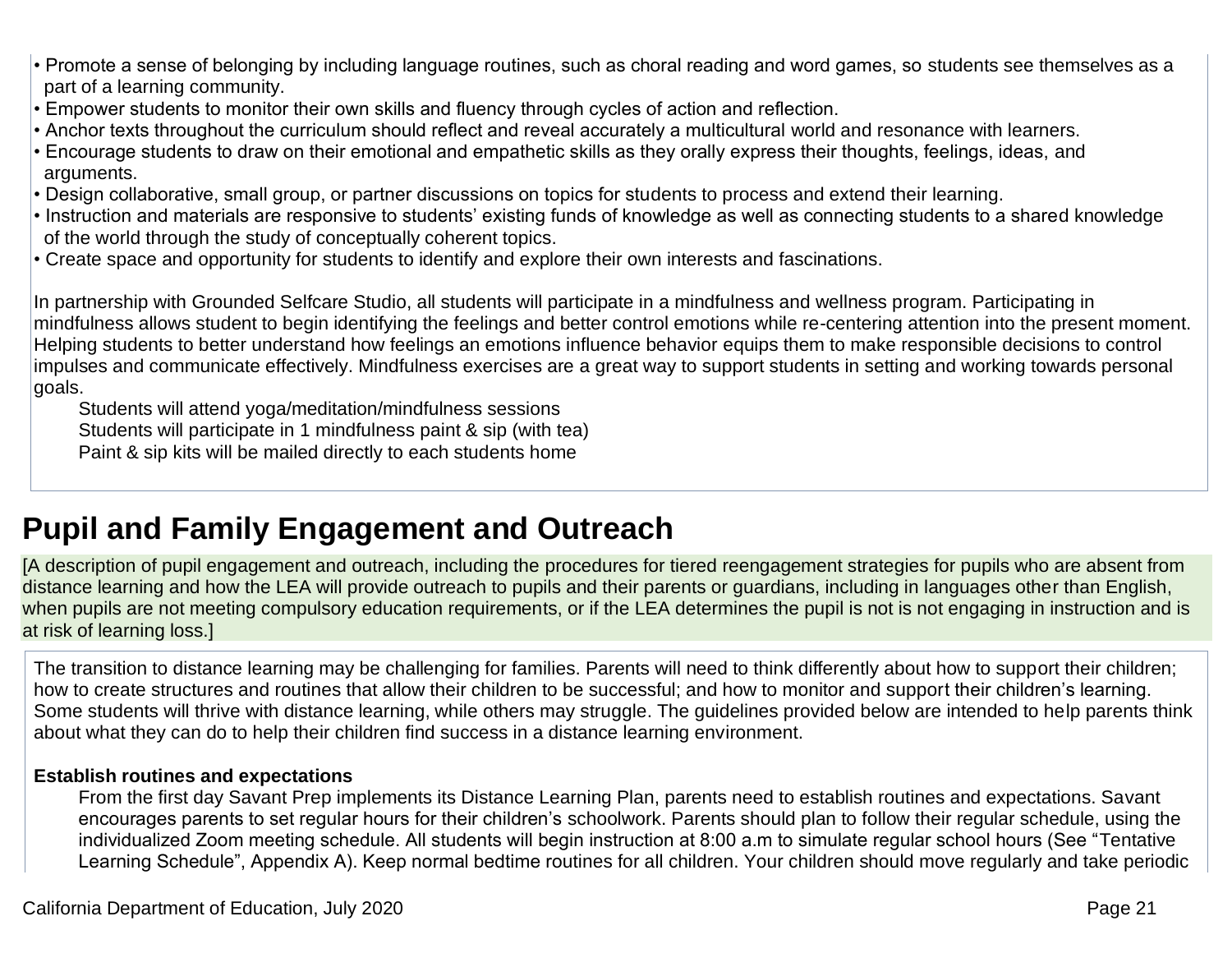breaks as they study. It is important that parents set these expectations for how their children will spend their days starting as soon as distance learning is implemented, not several days later after it becomes apparent a child is struggling with the absence of routine.

### **Define the physical space for your child's study**

Your child may have a regular place for doing homework under normal circumstances, but this space may or may not be suitable for an extended period of time, as will be the case when this Distance Learning Plan is implemented. We encourage families to establish a space/location where their children will learn most of the time. It should be a place that can be quiet at times and have a strong wireless internet signal, if possible.

### **Monitor communications from your children's teachers**

Teachers will communicate with parents through Remind, when and as necessary. The frequency and detail of these communications will be determined by your children's ages, maturity, and their degree of independence. When you need to contact teachers, please remember that teachers will be communicating with many students as well as other parents and that communications should be essential, succinct, and self-aware. We also encourage parents to have their children explain the online platforms (e.g. Google Classroom, Zoom, Seesaw, Wonders etc.) their teachers are using.

### **Begin and end each day with a check-in**

Parents are encouraged to start and finish each day with a simple check-in. In the morning, ask what is your child learning today? What are their learning targets or goals? How will they spend their time? What resources do they require? What support do they need? This brief grounding conversation matters. It allows children to process the instructions they've received from their teachers. It helps them organize themselves and set priorities. Not all students thrive in a distance learning environment; some struggle with too much independence or lack of structure. These check-in routines need to be established early, before students fall behind or begin to struggle.

### **Take an active role in helping your children process and own their learning**

In the course of a regular school day at Savant, your scholar engages with other students or adults dozens if not hundreds of times. These social interactions and opportunities for mediation include turning to a peer to exchange a thought or idea, participating in small or large group discussions, asking questions for clarification, collaborating on group projects, and countless other moments. While some of these social interactions will be re-created on virtual platforms, others will not. Human beings learn best when they have opportunities to process their learning with others. Beyond the check-ins recommended at the start and end of each day, parents should regularly circle back and engage with their children about what they're learning. However, it's important that your child own their work; don't complete assignments for them, even when they are struggling.

#### **Establish times for quiet and reflection**

A huge challenge for families with multiple children will be how to manage all of their children's needs, especially when those children are different ages and have different needs. There may be times when siblings need to work in different rooms to avoid distraction.

#### **Encourage physical activity and/or exercise**

Make sure your children remember to move and exercise. This is vitally important to their health, wellbeing, and to their learning. Savant Prep's teachers will allow for "learning physical breaks," but it is important for parents to model and encourage exercise. Think also about how your children can pitch in more around the house with chores or other responsibilities.

#### **Remain mindful of your child's stress or worry**

It is imperative for parents to help their children manage the worry, anxiety, and range of emotions they may experience during Distance Learning. Difficult though it may be, do your best not to transfer your stress or worry to your children. They will be out of sorts,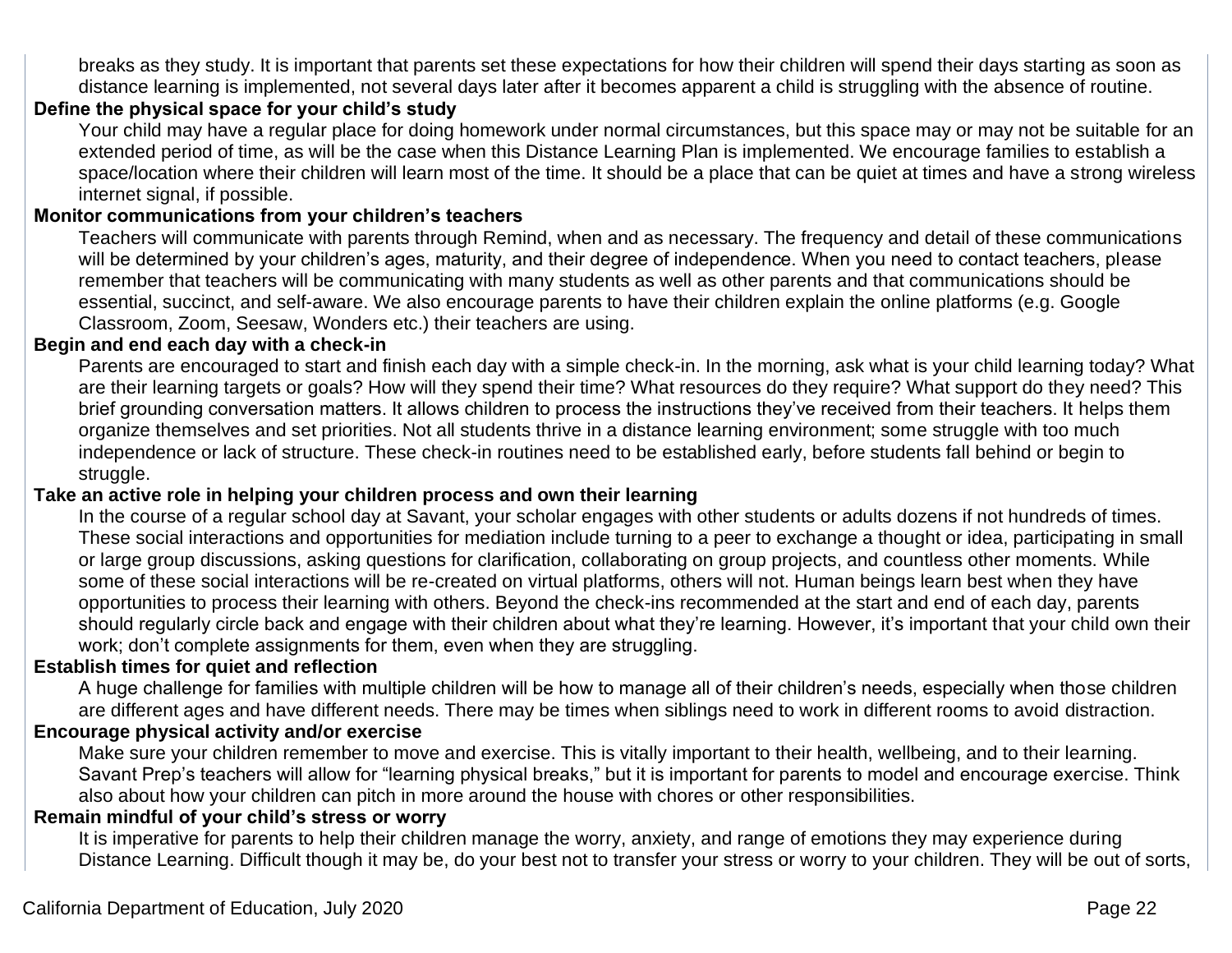whether they admit it or not, and need as much normal routine as parents can provide.

## **Monitor how much time your child is spending online**

Savant does not want its students staring at computer screens for 7–8 hours a day. We ask that parents remember most teachers are not experts in distance learning and that it will require some trial-and-error before we find the right balance between online and offline learning experiences.

### **Keep your children social, but set rules around their social media interactions**

There's always excitement and uncertainty when there is a significant change to a routine, like school. Help your children maintain contact with friends and see them in person when circumstances permit. Please also monitor your children's social media use, especially during an extended school closure. Savant asks parents to monitor their children's use of social media. Remind your children to be polite, respectful, and appropriate in their communications and to represent your family's values in their interactions with others. A student's written words and tone can sometimes offend or cause harm to others.

Attendance and engagement in school are prerequisites for academic success. A meaningful connection to friends, caring adults, engaging subject matter and activities in class is at the core of what our students need to learn and thrive in any environment. This will be true regardless of what school looks like as students and staff return this fall. SPAB does not only want students to be present or "logged in," we want them to be engaged: interacting, thinking and connecting.'

SPAB's Attendance and Engagement Plan takes into consideration all of the recommendations and guidance from federal, state and county Public Health and Education Offices as well as the requirements outlined in Senate Bill 98. Using the framework from SPAB Planning and Implementation of Health and Safety Measures and Planning, the school has created a plan to monitor student attendance and engagement and provide support to students, families and school sites when needed.

The COVID-19 pandemic has presented numerous challenges to the effective monitoring of attendance and engagement. During the spring school closures the district identified new best practices, learning from the efforts of teachers, administrators, and other staff. A key change has been the expansion of the SPAB's definition of student engagement and monitoring methods. Moving forward, student engagement will be defined as having three components:

## **Behavioral engagement (Physical Actions)**

The physical actions a student uses to interact with the learning material such as attending, writing, reading, studying, or watching. Cognitive **Engagement (Cognitive Processing)**

Reflects the extent to which a student is thinking about the learning activity, or attending and focusing on the task.

## **Emotional Engagement (Motivation and Emotional Response)**

Reflects a student's involvement in and enthusiasm for school as a whole as well as their emotional connectedness to others on campus. **Monitoring Engagement**

The three components of engagement will be monitored and assessed through regular engagement surveys, completion of weekly exit tickets, frequency of use of various online tools, participation in online discussions, percentage of assignments completed, number of days logged in, and participation in expanded learning.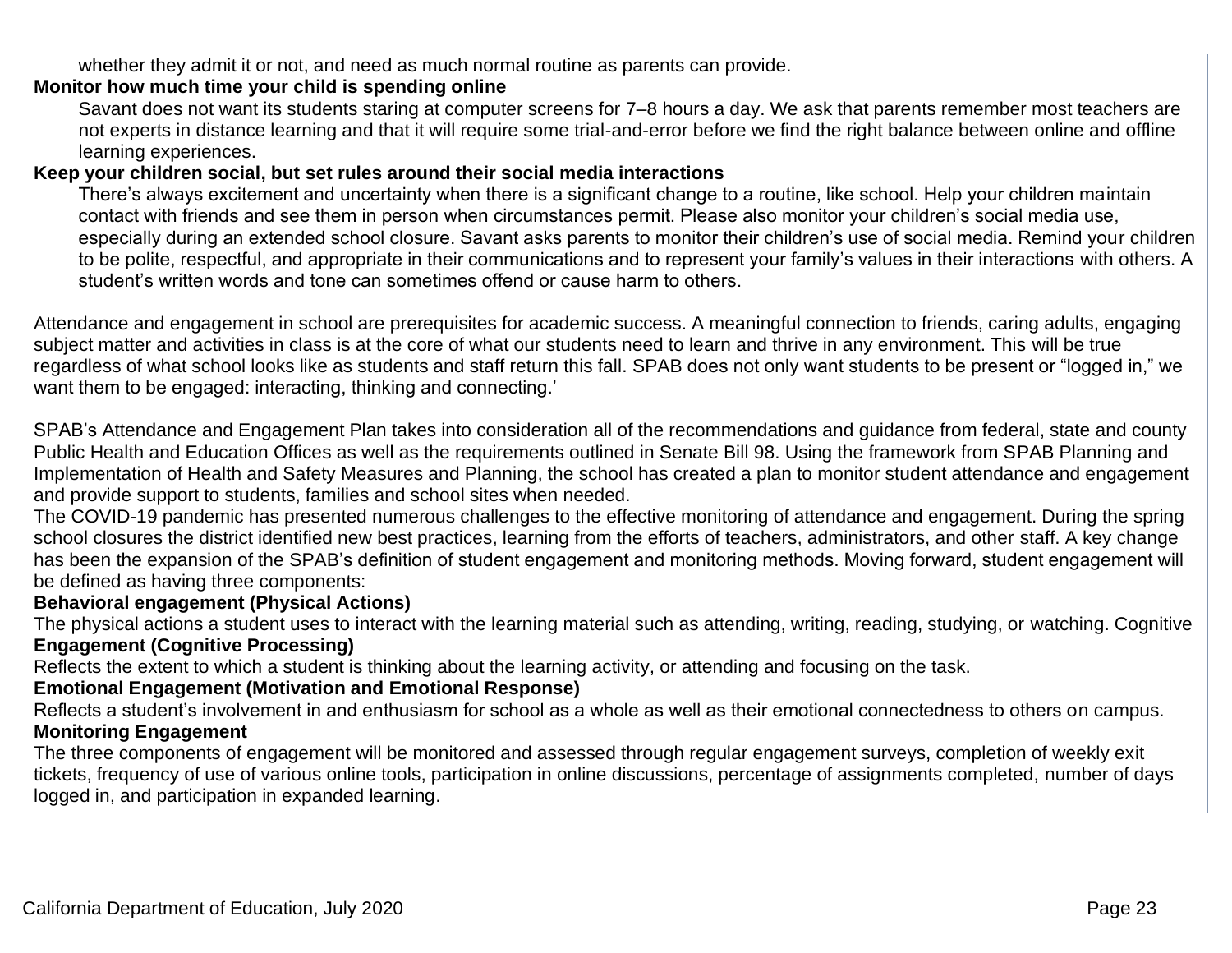## **School Nutrition**

[A description of how the LEA will provide nutritionally adequate meals for all pupils, including those students who are eligible for free or reduced-price meals, when pupils are participating in both in-person instruction and distance learning, as applicable.]

In conjunction with San Bernardino City Unified School District, nutrition services will be implementing key procedures developed during the Spring school closures and used throughout the summer months to ensure safe and effective meal delivery services. These include use of a drive-thru, curbside pick-up process that ensures 6-10 feet of social distancing for staff and community members, use of appropriate personal protective equipment (PPE) by all staff, clear signage at all distribution points to reinforce social distancing practices, and now use of masks for community and staff required per state and county health orders.

When SPAB moves to a blended learning program, SBCUSD Nutrition Services will provide breakfast and lunch for students who attend in person adhering to all social distancing requirements. Students will pick up lunch in the cafeteria. All students will either consume meals in the classroom or outdoors. SPAB will offer multiple days of meals for curbside pick-up on the days student participate in remote learning.

In planning the return of students and staff to the school site, SPAB is putting plans into place to maximize safety within the COVID context. SPAB is collaborating with community partners including The Food Bank of San Bernardino to offer additional food resources and support for our families and students in the new school year.

## **Additional Actions to Implement the Learning Continuity Plan [additional rows and actions may be added as necessary]**

| Section                                                                                                                                                 | Description                                                                                                                           | <b>Total Funds</b> | Contributing |
|---------------------------------------------------------------------------------------------------------------------------------------------------------|---------------------------------------------------------------------------------------------------------------------------------------|--------------------|--------------|
| The section of the Learning Continuity<br>Plan related to the action described; may<br>put N/A if the action does not apply to one<br>specific section] | A description of what the action is; may include a description of<br>how the action contributes to increasing or improving services]  | [\$0.00]           | [Y/N]        |
| The section of the Learning Continuity<br>Plan related to the action described; may<br>put N/A if the action does not apply to one<br>specific section] | [A description of what the action is; may include a description of<br>how the action contributes to increasing or improving services] | \$0.00]            | [Y/N]        |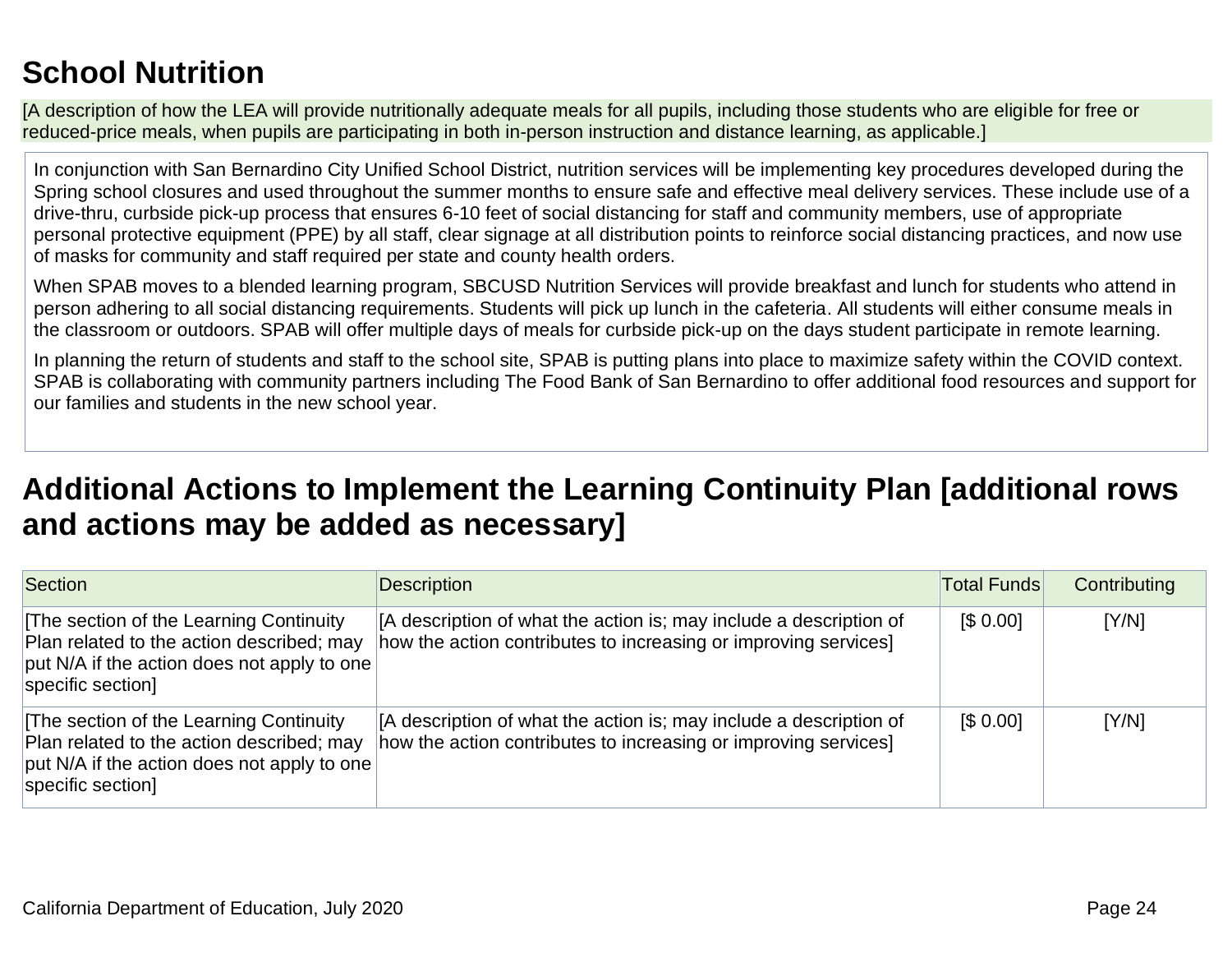## **Increased or Improved Services for Foster Youth, English Learners, and Low-Income Students**

| Percentage to Increase or Improve Services | Increased Apportionment Based on the Enrollment of Foster Youth, English Learners, and Low-<br>lncome students |
|--------------------------------------------|----------------------------------------------------------------------------------------------------------------|
| [Insert percentage here]%                  | [Insert dollar amount here]                                                                                    |

## **Required Descriptions**

[For the actions being provided to an entire school, or across the entire school district or county office of education (COE), an explanation of (1) how the needs of foster youth, English learners, and low-income students were considered first, and (2) how these actions are effective in meeting the needs of these students.]

The school has adopted a holistic approach and is providing increased services for all students. A focus has been placed on foster youth, English Learners and Low-Income students. SPAB purchased additional and distributed chromebooks to ensure all students have access to distance learning. For students lacking connectivity, the school is working with T-Mobile to ensure all students have connectivity to the internet for purposes of distance learning. At no cost to the family, this may include connection to an apartment or house via a T-Mobile wireless hotspot. Students in these identified categories have been contacted to ensure they have the technology needed to be successful in distance learning.

[A description of how services for foster youth, English learners, and low-income students are being increased or improved by the percentage required.]

Utilizing resources and supports outlined above along with existing student support personnel allows SPAB to further customize instruction and support for our unduplicated student population. In addition, to the services provided to all students, SPAB foster youth, English Learners, and low-income students receive the following additional services/support:

Mobile internet access;

Homeless services;

Teacher Collaboration Time;

Positive Behavioral Interventions and Supports (PBIS) and Social Emotional Learning (SEL)

Ongoing targeted instructional support for foster youth, English Learners, and low-income students based on formative assessment; EL Coordinator provides additional training for staff;

and EL Coordinator provides targeted instruction to English Learners